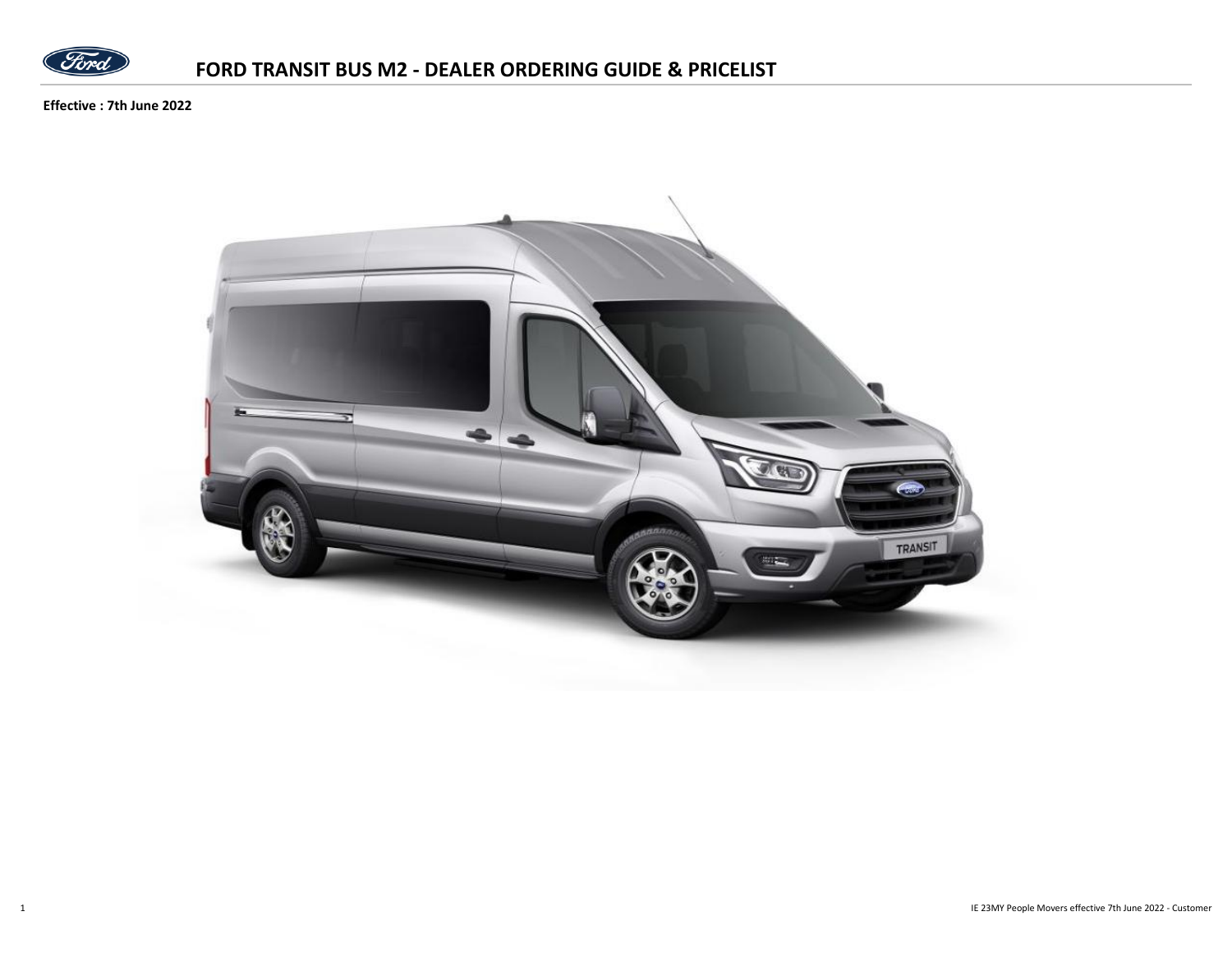

L2 - 11/12 Seat L3 - 14/15 Seat L4 - 17/18 Seat

Total seat number is dependant on the front passenger seat selection.

Single front passenger seat is standard on all models offering 11, 14 and 17 seat configurations Dual front passenger seat is optional on all models offering 12, 15 and 18 seat configurations.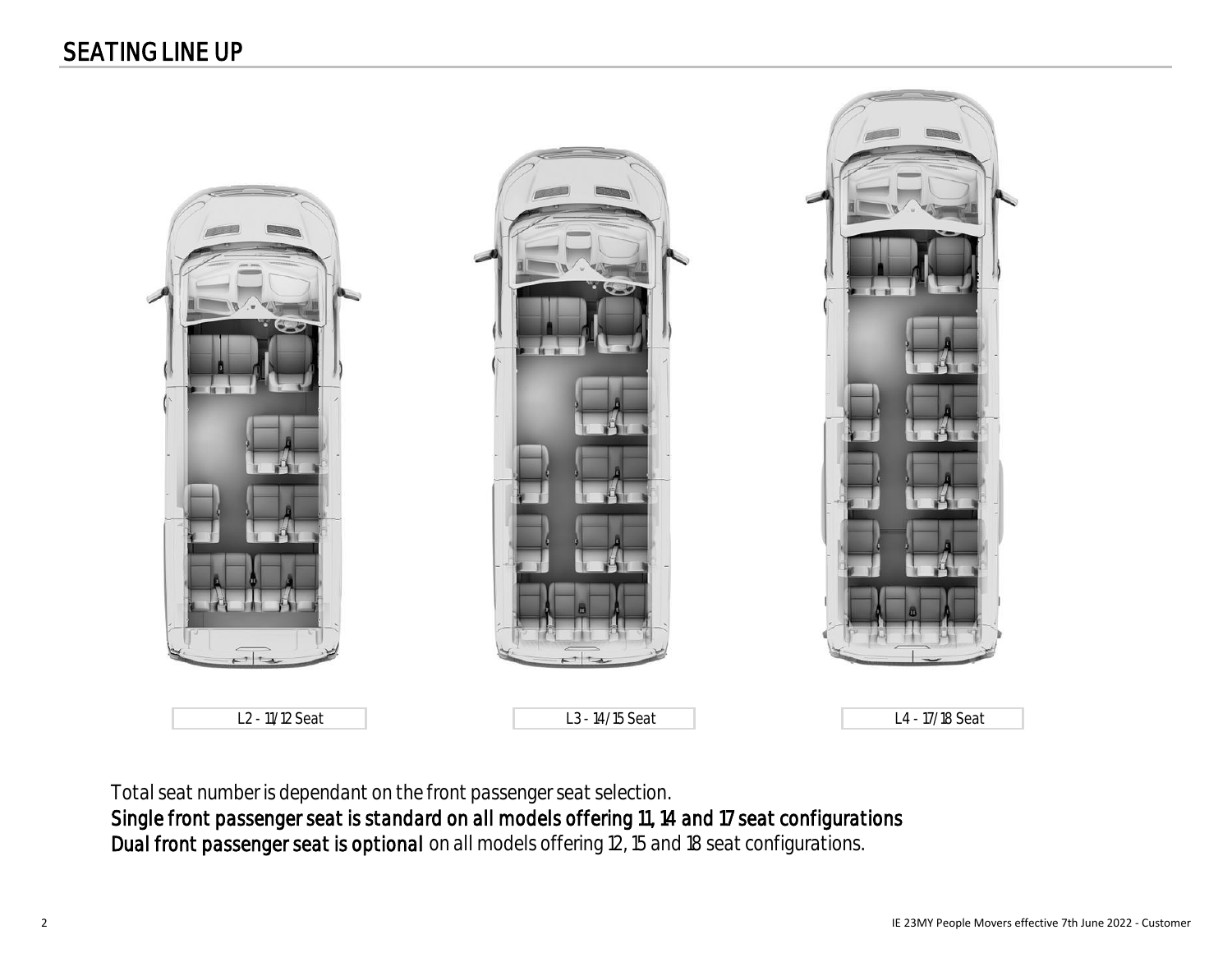#### SERIES LINE UP



| <b>Exterior Features</b>                                              | <b>Exterior Features</b>                |
|-----------------------------------------------------------------------|-----------------------------------------|
| Driver Assistance Package #7                                          | Driver Assistance Package #9            |
| Kerbside Side Load Doors                                              | Front Fog Lamps                         |
| Hinged Rear Cargo Door (for L2 and L3 Series)                         | <b>Privacy Glass</b>                    |
| 270 Degree Rear Cargo Door (for L4 Series)                            | <b>Interior Features</b>                |
| Partial Body Coloured Front Bumper                                    | Seat Pack 12 (contains Single Passenge  |
|                                                                       | Rear Seat Pack 6 (for 350M Series)      |
| Power Side Step                                                       | (2nd Row Dual Seat, 3rd Row Single/Dou  |
|                                                                       | Less 5th Row Seating, Less 6th Row Sec  |
|                                                                       | Rear Seat Pack 7 (for 410L Series)      |
| Wide Bodyside Grey Moulding                                           | (2nd Row Dual Seat, 3rd Row Single/Dou  |
|                                                                       | 5th Row Bench Seat [4 Passengers], Les. |
|                                                                       | Rear Seat Pack 8 (for 460E Series)      |
| Driver Large Head/Short Arm Mirror                                    | (2nd Row Dual Seat, 3rd Row Single/Dou  |
|                                                                       | 5th Row Single/Double Seat, 6th Row Qu  |
| Dual Power Heated Signal Mirrors                                      | Rear Seat Center Armrest                |
| Halogen Headlamps                                                     | <b>Manual Rear Seat Recliner</b>        |
| Daytime Running Lamps                                                 | <b>Interior Trim Accent Pack B</b>      |
| High Mounted Stop Lamp                                                | <b>Automatic Air Conditioner</b>        |
| Automatic Windshield Wiper                                            | <b>Rear Seat Climate Control</b>        |
| Electric Windshield Defroster                                         | Locking Lid Glove Box                   |
| <b>Electric Rear Window Defroster</b>                                 | Multi Function Display - 12"            |
| <b>Tinted Glass Complete</b>                                          | Driver Roof Storage for Sunglasses      |
| Medium Roof Line (for L2 and L3 Series)                               | <b>Mechanical Features</b>              |
| High Roof Line (for L4 Series)                                        | Cruise Control                          |
| <b>Interior Features</b>                                              | <b>Wheels &amp; Tyres</b>               |
| Seat Pack 3 (contains Single Passenger Seat)                          | Full Wheel Covers (for SRW Vehicles)    |
| Rear Overhead Stowage Shelves (for 460E Series)                       | <b>Power Features</b>                   |
| Digital Tachograph (for 410L, 460E Series)                            |                                         |
|                                                                       | <b>Front Parking Aid</b>                |
|                                                                       |                                         |
| Multi Function Display - 4"                                           | Reverse Parking Aid                     |
| <b>Load Compartment Light</b>                                         | Restraints & Safety Features            |
| Day/Night Inside Mirror                                               | Door Entry Remote Control Unit - 2 Fobs |
| Complete Molded Headliner                                             | <b>Keyless Start</b>                    |
| Complete Rubber Inside Floor Cover                                    |                                         |
| <b>Emergency Hammer</b>                                               |                                         |
| <b>Collision Mitigation System</b>                                    |                                         |
| ESP, HLA                                                              |                                         |
| Lane Departure Warning                                                |                                         |
| Lane Keeping Aid                                                      |                                         |
| Wheels & Tyres                                                        |                                         |
| Single Rear Wheels (SRW) (for 350M, 410L Series)                      |                                         |
| Dual Rear Wheels (DRW) (for 460E Series)                              |                                         |
| Conventional Steel Spare Wheel (for DRW Vehicles)                     |                                         |
| Tire Kit Repair Service (for SRW Vehicles)                            |                                         |
| <b>Powertrain Features</b>                                            |                                         |
| 100KPH/62MPH Engine Governor                                          |                                         |
| Ford Easy Fuel                                                        |                                         |
| <b>Power Features</b>                                                 |                                         |
| <b>Heavy Duty Battery</b>                                             |                                         |
| Stop/Start System<br>Driver Only Power Front Window - 1 Touch Up/Down |                                         |



## LEADER TREND LIMITED

| <b>Exterior Features</b>                        | <b>Exterior Features</b>                                                           | <b>Exterior Features</b>                                                |
|-------------------------------------------------|------------------------------------------------------------------------------------|-------------------------------------------------------------------------|
| Driver Assistance Package #7                    | Driver Assistance Package #9                                                       | Driver Assistance Package #10                                           |
| Kerbside Side Load Doors                        | Front Fog Lamps                                                                    | Chrome Grille                                                           |
| Hinged Rear Cargo Door (for L2 and L3 Series)   | <b>Privacy Glass</b>                                                               | Front Bumper Painted Bodycolor                                          |
| 270 Degree Rear Cargo Door (for L4 Series)      | <b>Interior Features</b>                                                           | Dual Power Heated Signal Mirrors with Power Fold (for RHD Markets)      |
| Partial Body Coloured Front Bumper              | Seat Pack 12 (contains Single Passenger Seat)                                      | High Intensity Discharge Headlamp                                       |
|                                                 | Rear Seat Pack 6 (for 350M Series)                                                 |                                                                         |
| Power Side Step                                 | (2nd Row Dual Seat, 3rd Row Single/Double Seat, 4th Row Bench Seat [4 Passengers], | <b>Static Bending Headlamps</b>                                         |
|                                                 | Less 5th Row Seating, Less 6th Row Seating)                                        |                                                                         |
|                                                 | Rear Seat Pack 7 (for 410L Series)                                                 |                                                                         |
| Wide Bodyside Grey Moulding                     | (2nd Row Dual Seat, 3rd Row Single/Double Seat, 4th Row Single/Double Seat,        | Center High-Mounted LED Downlight                                       |
|                                                 | 5th Row Bench Seat [4 Passengers], Less 6th Row Seating)                           |                                                                         |
|                                                 | Rear Seat Pack 8 (for 460E Series)                                                 |                                                                         |
| Driver Large Head/Short Arm Mirror              | (2nd Row Dual Seat, 3rd Row Single/Double Seat, 4th Row Single/Double Seat,        | <b>Interior Features</b>                                                |
|                                                 | 5th Row Single/Double Seat, 6th Row Quad Seat)                                     |                                                                         |
| Dual Power Heated Signal Mirrors                | <b>Rear Seat Center Armrest</b>                                                    | Automatic Air Conditioner                                               |
| Halogen Headlamps                               | <b>Manual Rear Seat Recliner</b>                                                   | Multi Function Display - 12"                                            |
| Daytime Running Lamps                           | <b>Interior Trim Accent Pack B</b>                                                 | Leather Gear Shift Knob                                                 |
| <b>High Mounted Stop Lamp</b>                   | Automatic Air Conditioner                                                          | Wheels & Tyres                                                          |
| Automatic Windshield Wiper                      | Rear Seat Climate Control                                                          | 6.5 x 16" Alloy Wheel (for 350M and 410L Series)                        |
| Electric Windshield Defroster                   | Locking Lid Glove Box                                                              | Non Locking Lug Nuts (for RHD Markets on DRW Vehicles; for LHD Markets) |
| Electric Rear Window Defroster                  | Multi Function Display - 12"                                                       | Locking Wheel Lug Nut (for RHD Markets on SRW Vehicles)                 |
| <b>Tinted Glass Complete</b>                    | Driver Roof Storage for Sunglasses                                                 | <b>Power Features</b>                                                   |
| Medium Roof Line (for L2 and L3 Series)         | Mechanical Features                                                                | <b>Fixed Rear View Camera</b>                                           |
| High Roof Line (for L4 Series)                  | <b>Cruise Control</b>                                                              | Restraints & Safety Features                                            |
| <b>Interior Features</b>                        | <b>Wheels &amp; Tyres</b>                                                          | <b>Keyless Start</b>                                                    |
| Seat Pack 3 (contains Single Passenger Seat)    | Full Wheel Covers (for SRW Vehicles)                                               |                                                                         |
| Rear Overhead Stowage Shelves (for 460E Series) | <b>Power Features</b>                                                              |                                                                         |
| Digital Tachograph (for 410L, 460E Series)      | Front Parking Aid                                                                  |                                                                         |
| Multi Function Display - 4"                     | <b>Reverse Parking Aid</b>                                                         |                                                                         |
| <b>Load Compartment Light</b>                   | Restraints & Safety Features                                                       |                                                                         |
| Day/Night Inside Mirror                         | Door Entry Remote Control Unit - 2 Fobs                                            |                                                                         |
| Complete Molded Headliner                       | <b>Keyless Start</b>                                                               |                                                                         |
|                                                 |                                                                                    |                                                                         |



# **LIMITED**<br>Additional to Trend

| <b>Exterior Features</b>                                                |
|-------------------------------------------------------------------------|
| Driver Assistance Package #10                                           |
| Chrome Grille                                                           |
| Front Bumper Painted Bodycolor                                          |
| Dual Power Heated Signal Mirrors with Power Fold (for RHD Markets)      |
| High Intensity Discharge Headlamp                                       |
| <b>Static Bending Headlamps</b>                                         |
| Center High-Mounted LED Downlight                                       |
| <b>Interior Features</b>                                                |
| <b>Automatic Air Conditioner</b>                                        |
| Multi Function Display - 12"                                            |
| Leather Gear Shift Knob                                                 |
| <b>Wheels &amp; Tyres</b>                                               |
| 6.5 x 16" Alloy Wheel (for 350M and 410L Series)                        |
| Non Locking Lug Nuts (for RHD Markets on DRW Vehicles; for LHD Markets) |
| Locking Wheel Lug Nut (for RHD Markets on SRW Vehicles)                 |
| <b>Power Features</b>                                                   |
| <b>Fixed Rear View Camera</b>                                           |
| Restraints & Safety Features                                            |
| Keyless Start                                                           |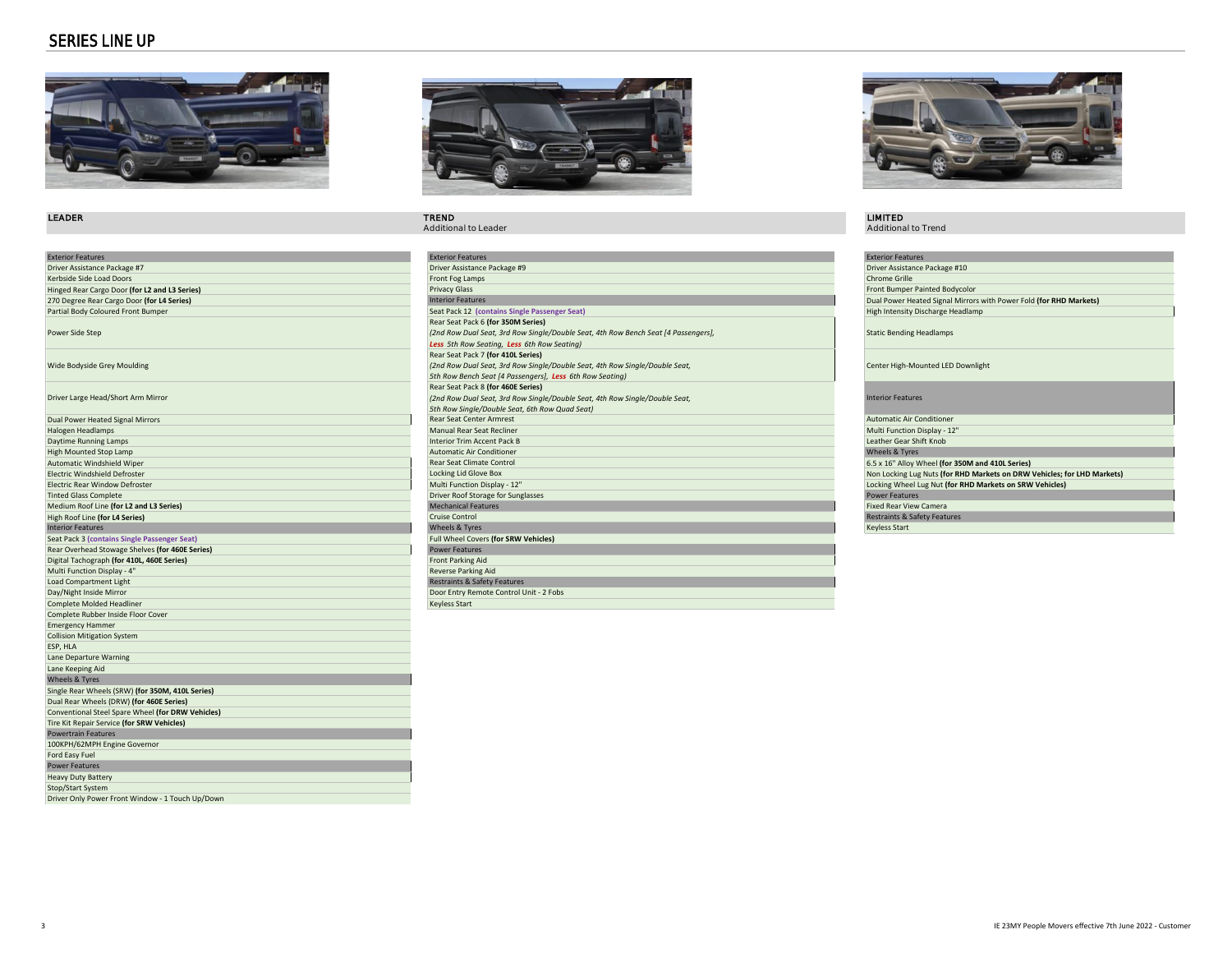

# **M2 Bus Model Prices**

| <b>Series</b> | <b>GVM</b> |                | <b>Dimensions</b><br>Lenght Height | <b>Engine</b>         | <b>Transmission</b> | <b>Emission</b><br>*HD See<br><b>Statement</b> | <b>Drive</b> | <b>VRT</b> | <b>NRP</b> | <b>GRP</b> |
|---------------|------------|----------------|------------------------------------|-----------------------|---------------------|------------------------------------------------|--------------|------------|------------|------------|
| Leader        |            |                |                                    |                       |                     |                                                |              |            |            |            |
| Leader        | 350M       | L <sub>2</sub> | H <sub>2</sub>                     | 2.0L EcoBlue 130PS HD | 6-speed manual      | EURO 6 HD*                                     | <b>RWD</b>   | 200        | €38,230    | 47,222.90  |
| Leader        | 410L       | L3             | H <sub>2</sub>                     | 2.0L EcoBlue 130PS HD | 6-speed manual      | EURO 6 HD*                                     | <b>RWD</b>   | 200        | €39,905    | 49,283.15  |
| Leader        | 460E       | L4             | H <sub>3</sub>                     | 2.0L EcoBlue 130PS HD | 6-speed manual      | EURO 6 HD*                                     | <b>RWD</b>   | 200        | €45,145    | 55,728.35  |
| Leader        | 460E       | L4             | H <sub>3</sub>                     | 2.0L EcoBlue 165PS HD | 6-speed manual      | EURO 6 HD*                                     | <b>RWD</b>   | 200        | €46,765    | 57,720.95  |
| <b>Trend</b>  |            |                |                                    |                       |                     |                                                |              |            |            |            |
| <b>Trend</b>  | 350M       | L2             | H <sub>2</sub>                     | 2.0L EcoBlue 130PS HD | 6-speed manual      | EURO 6 HD*                                     | <b>RWD</b>   | 200        | €41,430    | 51,158.90  |
| <b>Trend</b>  | 410L       | L3             | H <sub>2</sub>                     | 2.0L EcoBlue 130PS HD | 6-speed manual      | EURO 6 HD*                                     | <b>RWD</b>   | 200        | €43,105    | 53,219.15  |
| <b>Trend</b>  | 460E       | L4             | H <sub>3</sub>                     | 2.0L EcoBlue 130PS HD | 6-speed manual      | EURO 6 HD*                                     | <b>RWD</b>   | 200        | €48,345    | 59,664.35  |
| <b>Trend</b>  | 460E       | L4             | H <sub>3</sub>                     | 2.0L EcoBlue 165PS HD | 6-speed manual      | EURO 6 HD*                                     | <b>RWD</b>   | 200        | €49,965    | 61,656.95  |
| <b>Trend</b>  | 460E       | L4             | H <sub>3</sub>                     | 2.0L EcoBlue 165PS HD | 10 Speed Automatic  | EURO 6 HD*                                     | <b>RWD</b>   | 200        | €51,415    | 63,440.45  |

**Note: Vehicles are homologated in accordance with the new type approval procedure WLTP (Regulation (EU) 2017/1151; Regulation (EC) 715/2007). From the 1st January 2021 CO2 figures shown are derived solely from the WLTP test.**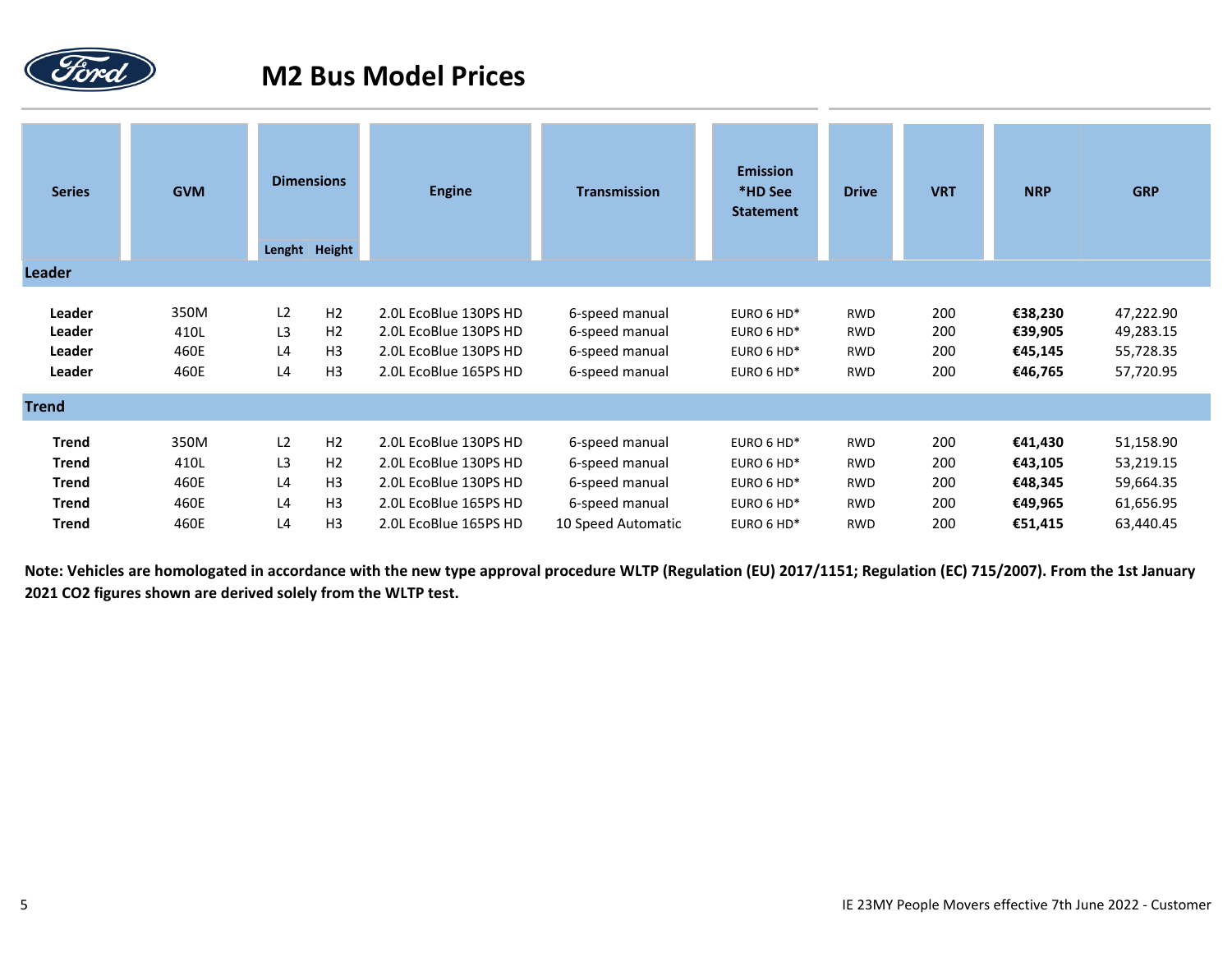|   |                                                                                                                                                                                                                                    |                    |            |            |                                  |                          | <b>Bus M2</b> | <b>NRP</b> | <b>GRP</b>                                                         |
|---|------------------------------------------------------------------------------------------------------------------------------------------------------------------------------------------------------------------------------------|--------------------|------------|------------|----------------------------------|--------------------------|---------------|------------|--------------------------------------------------------------------|
|   | <b>Descriptions</b>                                                                                                                                                                                                                | <b>WERS CODE</b>   | <b>DOE</b> | <b>EOC</b> | <b>Comments</b>                  | Leader                   | <b>Trend</b>  |            |                                                                    |
|   |                                                                                                                                                                                                                                    |                    |            |            |                                  |                          |               |            |                                                                    |
| ► | <b>INTERIOR FEATURES</b>                                                                                                                                                                                                           |                    |            |            |                                  |                          |               |            |                                                                    |
|   | Manual Air Conditioning                                                                                                                                                                                                            | AC B               |            |            | <sup>1)</sup> requires N2 series | $\circ$                  | S             | 410        | 504.30                                                             |
|   | Semi Automatic Air Conditioning ** Upgrade Option<br>(incls 12" screen)                                                                                                                                                            | AC C               |            |            |                                  | $\circ$                  | S             | 1800       | 2,214.00                                                           |
|   | Rear Air Conditioning<br>Includes front manual A/C. Cannot be ordered with power point plugs, J3EA*                                                                                                                                | G1EAB              |            |            | <sup>1)</sup> requires N2 series | $\circ$                  | S             | 1500       | 1,845.00                                                           |
|   | 12V rear auxiliary power point                                                                                                                                                                                                     | J3FAB              |            |            | <sup>1)</sup> requires N2 series | $\circ$                  | S             | 85         | 104.55                                                             |
|   | Privacy Glass                                                                                                                                                                                                                      | B <sub>2</sub> GAE |            |            | <sup>1)</sup> requires N2 series | $\circ$                  | S             | 205        | 252.15                                                             |
|   | Complete Tinted Glass - Light Tint                                                                                                                                                                                                 | B <sub>2</sub> GAB |            |            |                                  | S                        | $\mathsf O$   | 40         | 49.20                                                              |
|   | Sliding 2nd row LHS window instead of fixed                                                                                                                                                                                        | B3BAD              |            |            | <sup>1)</sup> requires N2 series | $\circ$                  | $\mathsf O$   | 125        | 153.75                                                             |
|   | Aux console - 2 DIN horizontal                                                                                                                                                                                                     | A9QAB              |            |            | <sup>1)</sup> requires N2 series | $\circ$                  | $\mathsf O$   | 45         | 55.35                                                              |
|   | Smokers Pack                                                                                                                                                                                                                       | B5AAB              |            |            | <sup>1)</sup> requires N2 series | $\circ$                  | $\mathsf O$   | 10         | 12.30                                                              |
|   |                                                                                                                                                                                                                                    |                    |            |            |                                  |                          |               |            |                                                                    |
|   | EXTERIOR FEATURES                                                                                                                                                                                                                  |                    |            |            |                                  |                          |               |            |                                                                    |
|   |                                                                                                                                                                                                                                    |                    |            |            |                                  |                          |               |            |                                                                    |
|   | High Roof with overhead stowage racks (not available on L2 11/12 seat models, standard on L4 17/18 seat models)<br>Includes LED reading lights and air vents when optional Rear Air Conditioning is fitted (Refer to model prices) | BD7AD              |            |            | <sup>1)</sup> requires N2 series | $\circ$                  |               | 1,270      | 1,562.10                                                           |
|   | High Roof with overhead stowage racks, includes LED reading lights and air conditioning vents<br>(not available on L2 11/12 seat models, standard on L4 17/18 seat models) (Refer to model prices)                                 | BD7AD              |            |            | <sup>1)</sup> requires N2 series | $\overline{\phantom{a}}$ | O             | 1,270      | 1,562.10                                                           |
|   | Power side load door                                                                                                                                                                                                               | A6QAJ              |            |            | <sup>1)</sup> requires N2 series | $\mathsf O$              | $\mathsf O$   | 85         | 104.55                                                             |
|   | 270Degree rear cargo door with magnetic retention<br>Standard on 460 Series, Optional on 410 Series                                                                                                                                | A6KAE              |            |            |                                  | $\circ$                  | $\mathsf O$   | 245        | 301.35                                                             |
|   | Door mirrors - Power-foldable, with power fold back. ** Upgrade Option                                                                                                                                                             | <b>BSHBJ</b>       |            |            |                                  | $\mathsf O$              | S             | 85         | 104.55                                                             |
|   | Front Mud Flaps                                                                                                                                                                                                                    | A3EAB              |            |            |                                  | $\mathsf O$              | $\mathsf O$   | 20         | 24.60                                                              |
|   | Engine Underbody Protection<br>Not available with 10 Speed Automatic.                                                                                                                                                              | A1CAH              |            |            |                                  | $\mathsf O$              | $\mathsf O$   | 265        | 325.95                                                             |
|   | VP - Rear Window Protection Grille                                                                                                                                                                                                 | <b>BPDAB</b>       |            |            | <sup>1)</sup> requires N2 series | $\mathsf O$              | $\mathsf O$   | 245        | 301.35                                                             |
|   | Rear Ladder<br>Not available with optional wide opening cargo door A6KAE. N/A on 460 series.                                                                                                                                       | BLOAB              |            |            | <sup>1)</sup> requires N2 series | $\circ$                  | 0             | 305        | 375.15<br>IE 23MY People Movers effective 7th June 2022 - Customer |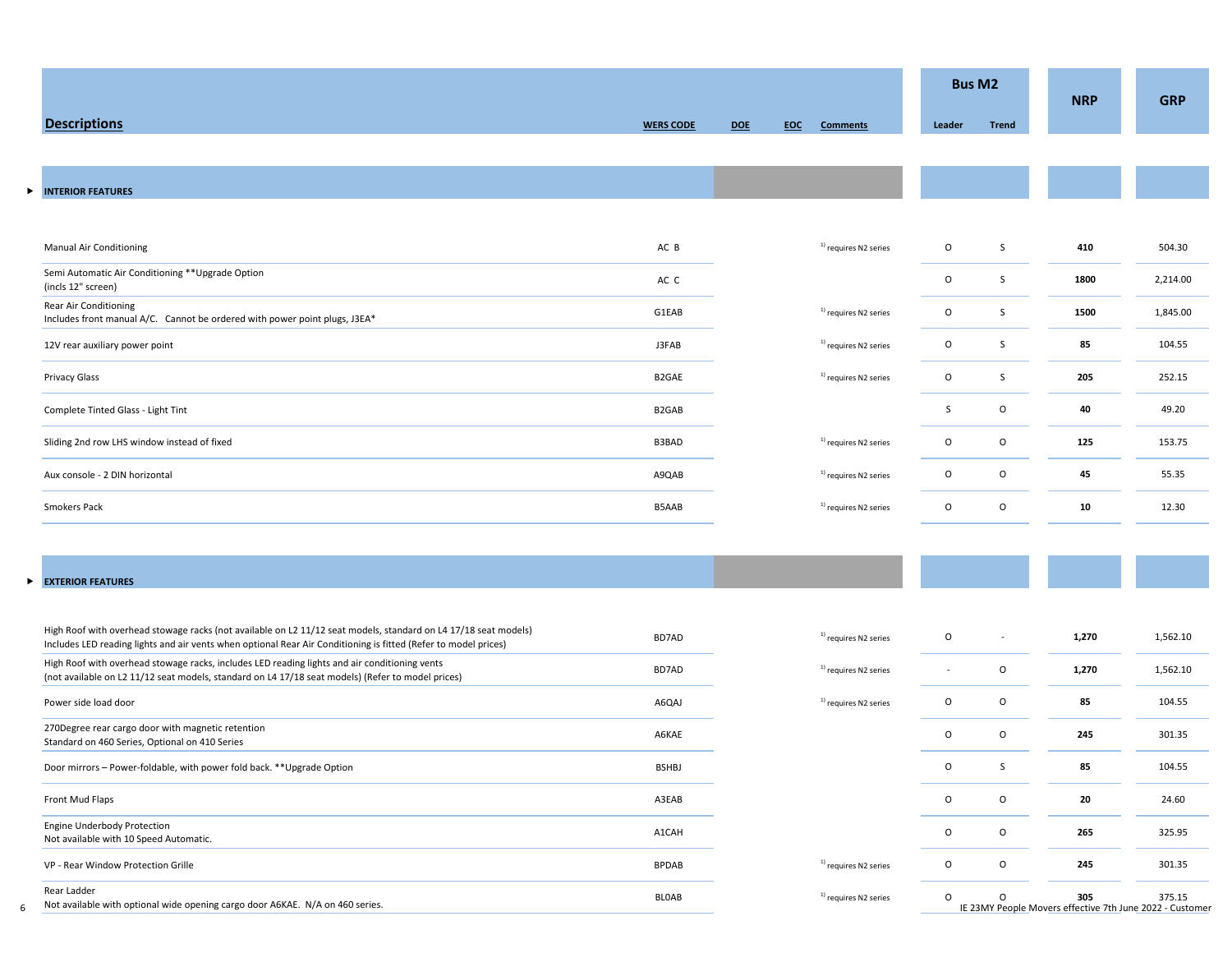|                                                         |                                |     |            |                                  |                          | <b>Bus M2</b> | <b>NRP</b>  | <b>GRP</b> |
|---------------------------------------------------------|--------------------------------|-----|------------|----------------------------------|--------------------------|---------------|-------------|------------|
| <b>Descriptions</b>                                     | <b>WERS CODE</b>               | DOE | <b>EOC</b> | <b>Comments</b>                  | Leader                   | <b>Trend</b>  |             |            |
| CTR High-Mounted LED Downlight                          | BEBAB                          |     |            |                                  | $\circ$                  | $\circ$       | 85          | 104.55     |
| Bi-Xenon headlights with LED Daytime Running Lights     | <b>JBBAC</b>                   |     |            | <sup>1)</sup> requires N2 series | $\circ$                  | $\circ$       | 325         | 399.75     |
|                                                         |                                |     |            |                                  |                          |               |             |            |
| WHEELS & TYRES                                          |                                |     |            |                                  |                          |               |             |            |
|                                                         |                                |     |            |                                  |                          |               |             |            |
| Alloy wheels, 6.5 x 16<br>Not available on L4 Wheelbase | D <sub>2</sub> XD <sub>7</sub> | PNA | 766C       |                                  | $\overline{\phantom{a}}$ | $\circ$       | 610         | 750.30     |
| Less Steel Spare Wheel<br>Not available on L4 Wheelbase | D17AA                          | PNB | 766D       |                                  | S                        | S             | $\mathbf 0$ | 0.00       |
| Steel Spare Wheel<br>Standard on L4 Wheelbase           | D17AD                          | PNC | 766E       |                                  | $\circ$                  | $\circ$       | 125         | 153.75     |

\*\* Upgrade Options or "Additional Options" are equipment items which may be offered to the user on the main "Options" tab of WERS VISTA, but may also be offered via pop up window upon order completion in WERS VISTA. This i specification.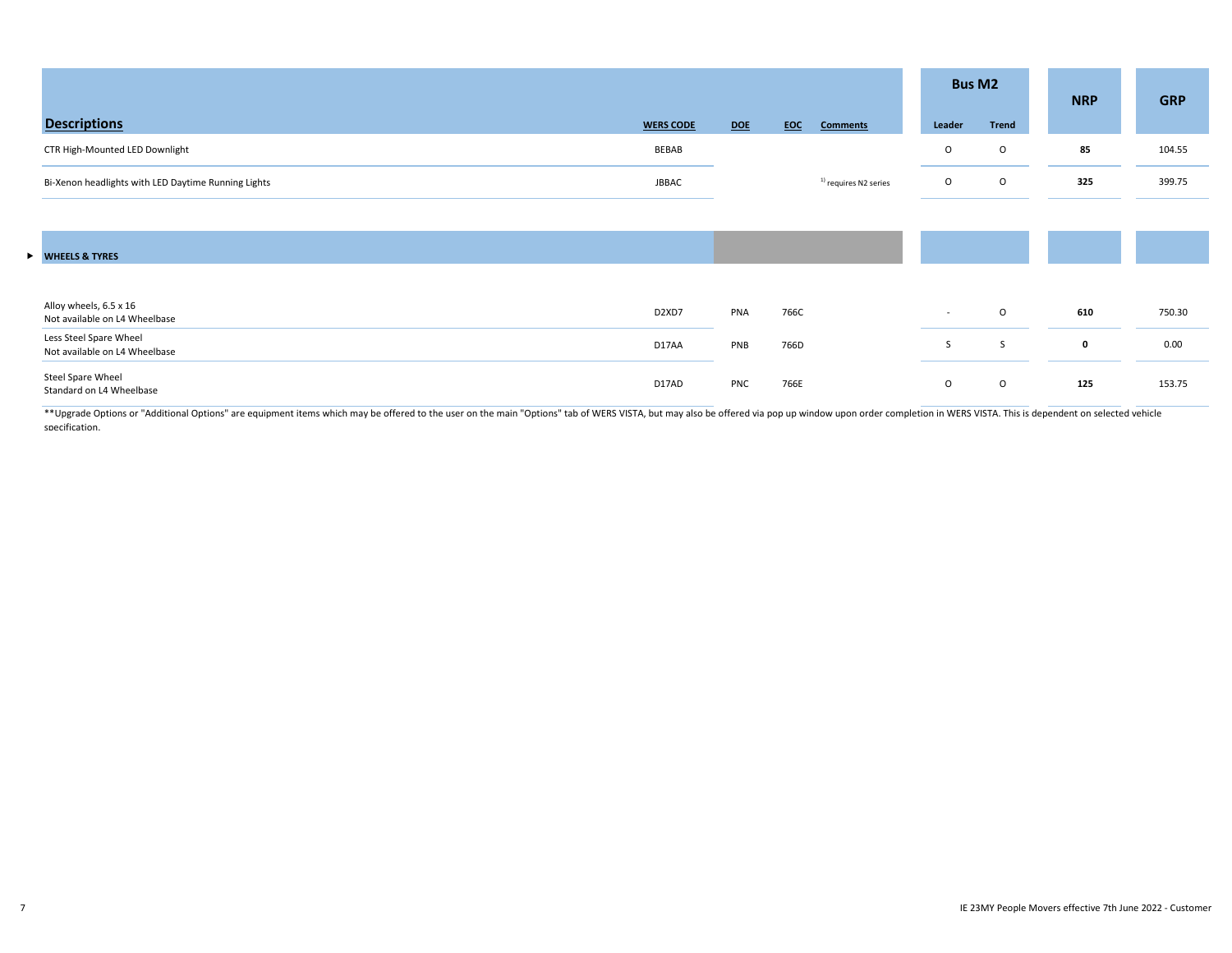|   |                                                                                               |                  |         | <b>Bus M2</b> | <b>NRP</b> | <b>GRP</b> |
|---|-----------------------------------------------------------------------------------------------|------------------|---------|---------------|------------|------------|
|   | <b>Descriptions</b>                                                                           | <b>WERS CODE</b> | Leader  | <b>Trend</b>  |            |            |
| ▶ | <b>MECHANICAL FEATURES</b>                                                                    |                  |         |               |            |            |
|   | 62 MPH Engine Governor                                                                        | <b>DCFAG</b>     | S       | S             | 0          | 0.00       |
|   | Standard fuelling nozzle instead of Easy Fuel                                                 | GBZAK            | $\circ$ | O             | 10         | 12.30      |
|   | Heavy duty starter motor (-29°C)                                                              | <b>DEAAF</b>     | O       | O             | 125        | 153.75     |
|   | Heavy duty front axle<br>Standard on L3 14/15 and L4 17/18 seat models                        | <b>DYEAD</b>     | O/S     | O/S           | 205        | 252.15     |
|   | Smart Digital Tachograph                                                                      | <b>HDKAD</b>     | $\circ$ | 0             | 570        | 701.10     |
|   | Programmable Interface Module                                                                 | <b>JRSAB</b>     | $\circ$ | O             | 85         | 104.55     |
|   | Parking Brake - Electric ilo Parking Brake - Mechanical (launched at 23MY). ** Upgrade Option | <b>FAJAC</b>     | $\circ$ | O             | 175        | 215.25     |

\*\*Upgrade Options or "Additional Options" are equipment items which may be offered to the user on the main "Options" tab of WERS VISTA, but may also be offered via pop up window upon order completion in WERS VISTA. This is dependent on selected vehicle specification.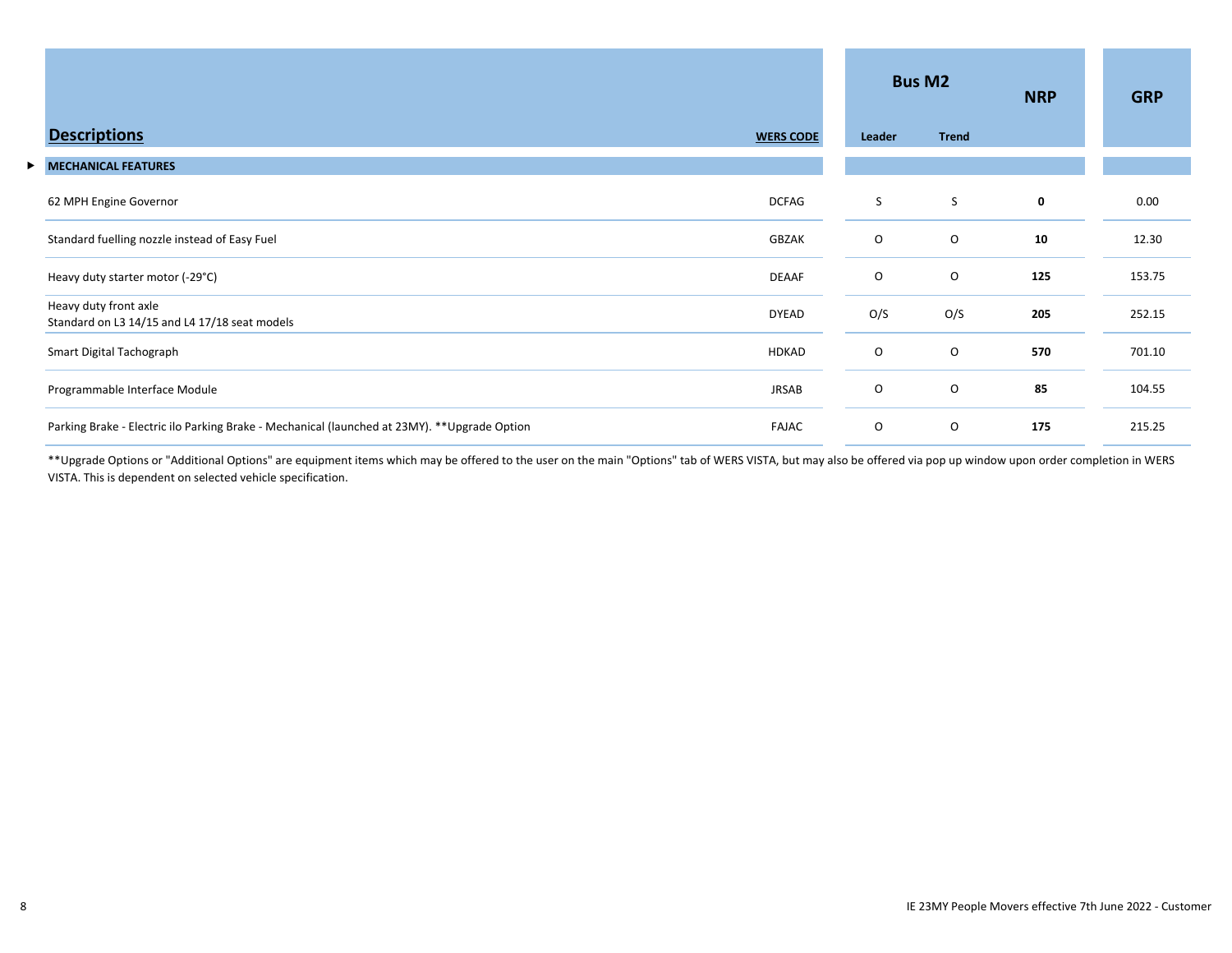|   |                                                                                                                                                                                                                                                                                                                                                                                    |                  | <b>Bus M2</b> |              | <b>NRP</b> | <b>GRP</b> |
|---|------------------------------------------------------------------------------------------------------------------------------------------------------------------------------------------------------------------------------------------------------------------------------------------------------------------------------------------------------------------------------------|------------------|---------------|--------------|------------|------------|
|   | <b>Descriptions</b>                                                                                                                                                                                                                                                                                                                                                                | <b>WERS CODE</b> | Leader        | <b>Trend</b> |            |            |
| ь | <b>AUDIO</b>                                                                                                                                                                                                                                                                                                                                                                       |                  |               |              |            |            |
|   | 4.2" Monochrome TFT (non touch) screen with New SYNC 4 system<br>DAB / AM / FM radio with 2 x USB, 4.2" Monochrome TFT Screen (non touch), Bluetooth, Emergency Assistance, Ford Pass Connect*<br>(embedded modem)                                                                                                                                                                 | <b>HJGAL</b>     | S             |              |            |            |
|   | 12" Touchscreen with New SYNC 4 system<br>DAB / AM / FM radio with 2 x USB, Colour TFT multi-touch screen, Emergency Assistance, Ford Pass Connect* (embedded modem)<br>Compatible with Android Auto and Apple Car Play<br>Available as an option as part of either Navigation, EATC, or DAT pack                                                                                  | <b>HJGAX</b>     | O             | S            |            |            |
|   |                                                                                                                                                                                                                                                                                                                                                                                    |                  |               |              |            |            |
|   | Navigation<br>includes 12" screen                                                                                                                                                                                                                                                                                                                                                  | <b>HKCAB</b>     | O             |              | 2,550      | 3,136.50   |
|   | Navigation with stolen vehicle services (from 23MY)<br>includes 12" screen                                                                                                                                                                                                                                                                                                         | <b>HKCAB</b>     | $\circ$       |              | 2,725      | 3,351.75   |
|   | <b>Navigation</b><br>Requires 12" screen                                                                                                                                                                                                                                                                                                                                           | <b>HKCAB</b>     |               | O            | 750        | 922.50     |
|   | Navigation with stolen vehicle services (from 23MY)<br>Requires 12" screen                                                                                                                                                                                                                                                                                                         | <b>HKCAB</b>     |               | 0            | 925        | 1,137.75   |
|   | <b>Ultimate Pack 1- Intelligent Cruise</b><br>Driver Assistance Pack 16<br>Sync4 Navigation with 12" Screen and Intelligent Adaptive Crusie Control, Rear View Camera with High Mounted LED Downlighter, Side<br>Parking Sensors, Blind Spot Information System with Powerfolding Mirrors and Cross Trafic Alert                                                                   | <b>DBCAU</b>     | O             |              | 1,740      | 2,140.20   |
|   | <b>Ultimate Pack 1- Intelligent Cruise</b><br>Driver Assistance Pack 16<br>Sync4 Navigation with 12" Screen and Intelligent Adaptive Crusie Control, Rear View Camera with High Mounted LED Downlighter, Side<br>Parking Sensors, Blind Spot Information System with Powerfolding Mirrors and Cross Trafic Alert                                                                   | <b>DBCAU</b>     |               | O            | 1,370      | 1,685.10   |
|   | Ultimate Pack 2- Intelligent Cruise, 360 Camera, RBA. ** Upgrade Option<br>Driver Assistance Pack 17<br>360 Camera and Reverse Brake Assist plus Sync4 Navigation with 12" Screen, Intelligent Adaptive Crusie Control Rear View Camera with<br>High Mounted LED Downlighter, Side Parking Sensors, Blind Spot Information System with Powerfolding Mirrors and Cross Trafic Alert | <b>DBCAV</b>     | O             |              | 2,030      | 2,496.90   |
|   | Ultimate Pack 2- Intelligent Cruise, 360 Camera, RBA. ** Upgrade Option<br>Driver Assistance Pack 17<br>360 Camera and Reverse Brake Assist plus Sync4 Navigation with 12" Screen, Intelligent Adaptive Crusie Control Rear View Camera with<br>High Mounted LED Downlighter, Side Parking Sensors, Blind Spot Information System with Powerfolding Mirrors and Cross Trafic Alert | <b>DBCAV</b>     |               | 0            | 1,660      | 2,041.80   |

\*\*Upgrade Options or "Additional Options" are equipment items which may be offered to the user on the main "Options" tab of WERS VISTA, but may also be offered via pop up window upon order completion in WERS VISTA. This is dependent on selected vehicle specification.

Certain FordPass Connect features & Live Traffic are complimentary for initial trial periods, thereafter a subscription is payable. Wi-Fi hotspot includes complimentary wireless data trial that begins at time of activation at the end of 3 months or when 3GB of data is used, whichever comes first. Afterwards a subscription to Vodafone is required (please refer to their website for details of data packages)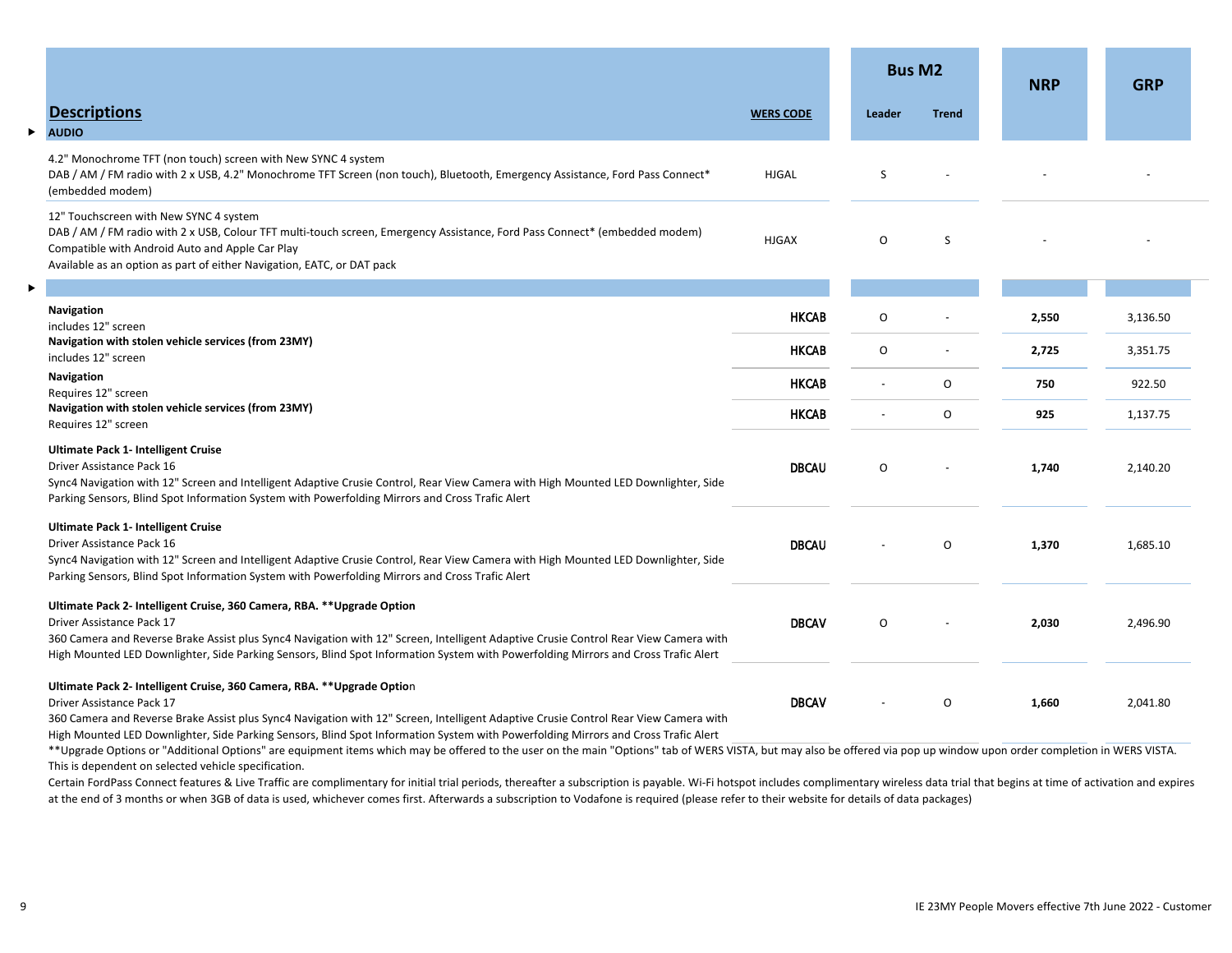|                                                                                                                                                                                                                                                                                                                                                                                                                                                                                                                                                                                                                                        |                  | <b>Bus M2</b> |              | <b>NRP</b> | <b>GRP</b> |
|----------------------------------------------------------------------------------------------------------------------------------------------------------------------------------------------------------------------------------------------------------------------------------------------------------------------------------------------------------------------------------------------------------------------------------------------------------------------------------------------------------------------------------------------------------------------------------------------------------------------------------------|------------------|---------------|--------------|------------|------------|
| <b>Descriptions</b><br><b>CONVENIENCE FEATURES</b><br>▶                                                                                                                                                                                                                                                                                                                                                                                                                                                                                                                                                                                | <b>WERS CODE</b> | Leader        | <b>Trend</b> |            |            |
| <b>Smart Acceleration Truncation - Acceleration Control</b><br>Not available with automatic transmission                                                                                                                                                                                                                                                                                                                                                                                                                                                                                                                               | C7JAB            | 0             | O            | 65         | 79.95      |
| Front fog lamps<br>Included in front and rear parking aid, and rear view camera and Premium visibility pack                                                                                                                                                                                                                                                                                                                                                                                                                                                                                                                            | <b>JBKAB</b>     | 0             | S            | 165        | 202.95     |
| Driver Assistance Pack #7 - standard on all M2 Bus incl 350GVM<br>Contains Quickclear (B3MAB), Automatic Windshield Wiper (CFFAE), Auto Emergency Braking System (Collision Mitigation System)<br>(FBFAB), Lane Departure Warning (HLEAC), Lane Keeping Aid (HLNAB) [except AWD Vehicles] and Automatic Headlamp Control Off<br>(JEDAC).                                                                                                                                                                                                                                                                                               | <b>DBCAK</b>     | S             |              |            |            |
| Driver Assistance Pack #8<br>Contains Quickclear windscreen (Electric Windshield Defroster) (B3MAB), Automatic Windshield Wiper (CFFAE), Auto Emergency<br>Braking System (Collision Mitigation System) (FBFAB), Cruise Control (GTDAB), Lane Departure Warning (HLEAC), Lane Keeping Aid<br>(HLNAB) [except AWD Vehicles] and Automatic Headlamp Control Off (JEDAC).                                                                                                                                                                                                                                                                 | <b>DBCAL</b>     | O             |              | 120        | 147.60     |
| Adv Pack Basic<br>(Drver Assistance Pack #9) N1<br>Contains Quickclear windscreen (Electric Windshield Defroster) (B3MAB), Automatic Windshield Wiper (CFFAE), Auto Emergency<br>Braking System (Collision mitigation) (FBFAB), Cruise Control (GTDAB), Lane Departure Warning (HLEAC), Lane Keeping Aid (HLNAB)<br>[except AWD Vehicles], Reverse Parking Aid (HNKAB), Front Parking Aid (HNLAB), Front Fog Lamps (JBKAB) and Automatic Headlamp<br>Control Off (JEDAC).                                                                                                                                                              | <b>DBCAM</b>     |               | S            |            |            |
| Adv Pack 1 Camera<br>(Drver Assistance Pack #10)<br>Contains Quickclear Windscreen (Electric Windshield Defroster) (B3MAB), Automatic Windshield Wiper (CFFAE), Auto Emergency<br>Braking System (Collision Mitigation System) (FBFAB), Center High-Mounted LED Downlight (BEBAB), Cruise Control (GTDAB), Lane<br>Departure Warning (HLEAC) (Not on N2 Series), Lane Keeping Aid (HLNAB) [except AWD Vehicles] (Not on N2 Series), Reverse Parking<br>Aid (HNKAB), Front Parking Aid (HNLAB), Fixed Rear View Camera (J3KAB), Front Fog Lamps (JBKAB) and Automatic Headlamp Control<br>Off (JEDAC).                                  | <b>DBCAN</b>     |               | O            | 290        | 356.70     |
| Adv Pack 1b 360 Camera N1<br>Driver Assistance Pack #11<br>Contains EATC (Automatic Air Conditioner) (AC--C), Quickclear Windscreen (Electric Windshield Defroster) (B3MAB), Center High-<br>Mounted LED Downlight (BEBAB), Automatic Windshield Wiper (CFFAE), Auto Emergency Braking System (Collision Mitigation System)<br>(FBFAB), Cruise Control (GTDAB), Lane Departure Warning (HLEAC) (Not on N2 Series), Lane Keeping Aid (HLNAB) (Not on N2 Series),<br>Reverse Parking Aid (HNKAB), Front Parking Aid (HNLAB), Front/Side/Rear View Camera (J3KAH), Front Fog Lamps (JBKAB) and<br>Automatic Headlamp Control Off (JEDAC). | <b>DBCAP</b>     |               | O            | 730        | 897.90     |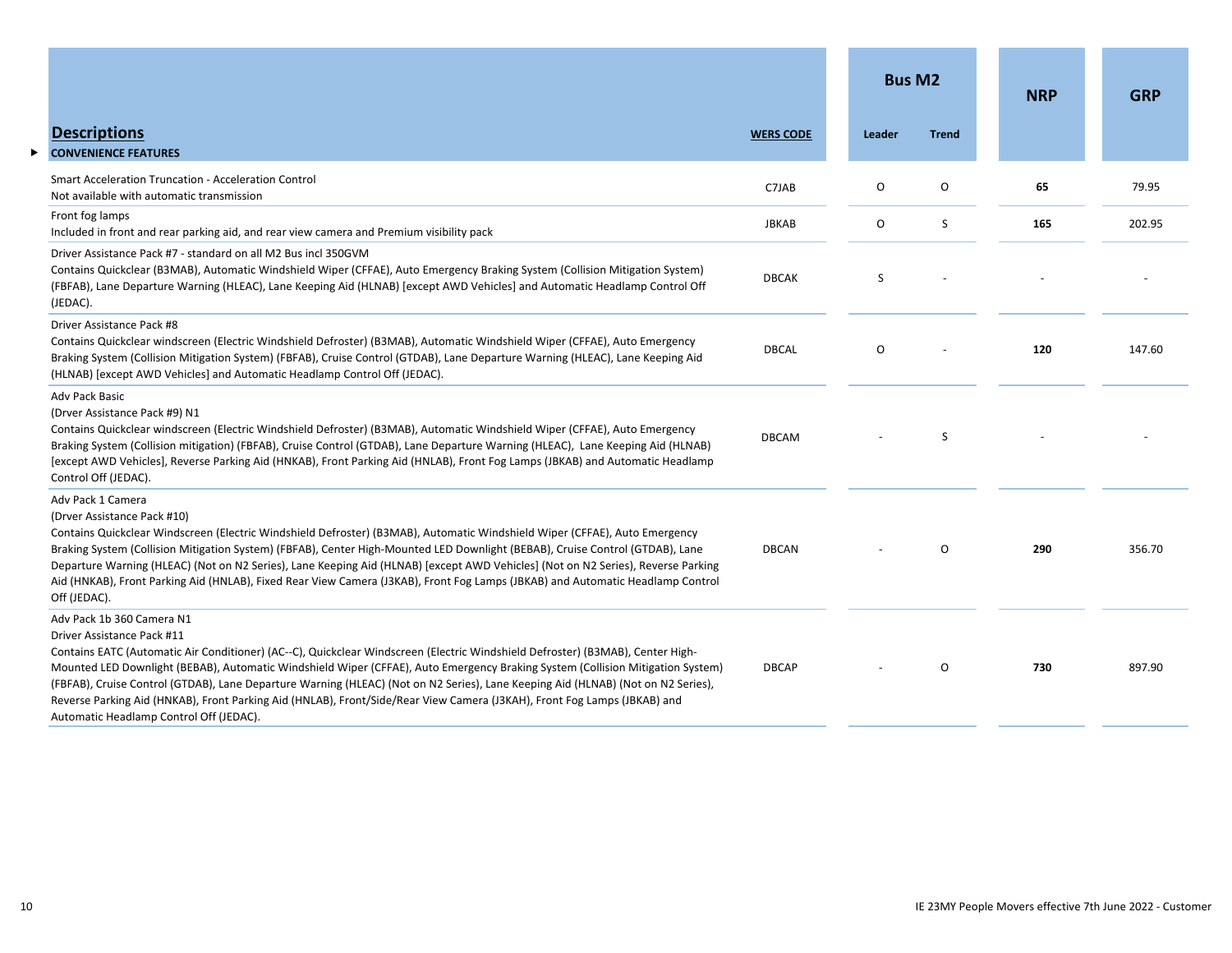|                                                                                                                                                                                                                                                                                                                                                                                                                                                                                                                                                                                                                                                                                                                                                                                                                                                                                                                                                                                                                           |                  | <b>Bus M2</b> |              | <b>NRP</b> | <b>GRP</b> |
|---------------------------------------------------------------------------------------------------------------------------------------------------------------------------------------------------------------------------------------------------------------------------------------------------------------------------------------------------------------------------------------------------------------------------------------------------------------------------------------------------------------------------------------------------------------------------------------------------------------------------------------------------------------------------------------------------------------------------------------------------------------------------------------------------------------------------------------------------------------------------------------------------------------------------------------------------------------------------------------------------------------------------|------------------|---------------|--------------|------------|------------|
| <b>Descriptions</b>                                                                                                                                                                                                                                                                                                                                                                                                                                                                                                                                                                                                                                                                                                                                                                                                                                                                                                                                                                                                       | <b>WERS CODE</b> | Leader        | <b>Trend</b> |            |            |
| Adv Pack 2 Camera + BLIS<br>Driver Assistance Pack #12 Driver Assistance Pack #12<br>Contains Automatic Air Conditioner (AC--C), Quickclear Windscreen (Electric Windshield Defroster) (B3MAB), Center High-Mounted LED<br>Downlight (BEBAB), Dual Power Heated Signal Mirrors with Power Fold (BSHBJ), Automatic Windshield Wiper (CFFAE), Auto Emergency<br>Braking System (Collision Mitigation System) (FBFAB), Cruise Control (GTDAB) (Not on N2 Series), Lane Departure Warning (HLEAC), BLIS<br>W/CTA W/Trailer Lite (HLLAH), Lane Change Warning and Aid (HLNAC) (Not on N2 Series), Reverse Parking Aid (HNKAB), Front Parking<br>Aid (HNLAB), Side Parking Aid (HNRAB) [for L2 and L3 Series], Fixed Rear View Camera (J3KAB), Front Fog Lamps (JBKAB) and Automatic<br>Headlamp Control Off (JEDAC).                                                                                                                                                                                                           | <b>DBCAQ</b>     |               | $\Omega$     | 820        | 1,008.60   |
| Adv Pack 3 ACC, Camera + BLIS<br>Driver Assistance Pack #13<br>Contains Automatic Air Conditioner (AC--C), Quickclear Windscreen (Electric Windshield Defroster) (B3MAB), Center High-Mounted LED<br>Downlight (BEBAB), Dual Power Heated Signal Mirrors with Power Fold (BSHBJ), Automatic Windshield Wiper (CFFAE), Auto Emergency<br>Breaking System (Collision Mitigation System) (FBFAC), Adaptive Cruise Control (GTDAC), Lane Departure Warning (HLEAC), BLIS W/CTA<br>W/Trailer Lite (HLLAH) [except AWD Vehicles], Lane Change Warning and Aid (HLNAC) [except AWD Vehicles; when equipped with<br>Multi Function Display - 12" (HJGAX)], Reverse Parking Aid (HNKAB), Front Parking Aid (HNLAB), Side Parking Aid (HNRAB) [for L2 and L3<br>Series], Fixed Rear View Camera (J3KAB), Front Fog Lamps (JBKAB) and Automatic Headlamp Control Off (JEDAC).                                                                                                                                                        | <b>DBCAR</b>     |               | $\Omega$     | 1,270      | 1,562.10   |
| Adv Pack 3b ACC, 360 Camera + BLIS + RBA. **Upgrade Option<br>Driver Assistance Pack #15<br>Contains Automatic Air Conditioner (AC--C), Quickclear Windscreen (Electric Windshield Defroster) (B3MAB), Center High-Mounted LED<br>Downlight (BEBAB) [except AWD Vehicles], Dual Power Heated Signal Mirrors with Power Fold (BSHBJ), Automatic Windshield Wiper<br>(CFFAE), Auto Emergency Braking System (Collision Mitigation System) (FBFAC), Adaptive Cruise Control (GTDAC), Lane Departure<br>Warning (HLEAC), BLIS W/CTA W/Trailer Lite (HLLAH) [except AWD Vehicles], Lane Change Warning and Aid (HLNAC) [except AWD<br>Vehicles; when equipped with Multi Function Display - 12" (HJGAX)] (Not on N2 Series), Reverse Parking Aid (HNKAB), Front Parking Aid<br>(HNLAB), Side Parking Aid (HNRAB) [for L2 and L3 Series], Reverse Brake Assist (HNYAB) [except AWD Vehicles], Front/Side/Rear View<br>Camera (J3KAH) [except AWD Vehicles], Front Fog Lamps (JBKAB) and Automatic Headlamp Control Off (JEDAC). | <b>DBCAT</b>     |               | 0            | 1,560      | 1,918.80   |
| Advanced Pack 3 w Parking<br>Driver Assistance Pack #14<br>Contains Automatic Air Conditioner (AC--C), Quickclear Windscreen (Electric Windshield Defroster) (B3MAB), Center High-Mounted LED<br>Downlight (BEBAB), Dual Power Heated Signal Mirrors with Power Fold (BSHBJ), Automatic Windshield Wiper (CFFAE), Auto Emergency<br>Breaking System (Collision Mitigation System) (FBFAC), Adaptive Cruise Control (GTDAC), Lane Departure Warning (HLEAC), BLIS W/CTA<br>W/Trailer Lite (HLLAH), Lane Change Warning and Aid (HLNAC) [when equipped with Multi Function Display - 12" (HJGAX)] (Not on N2<br>Series), Reverse Parking Aid (HNKAB), Front Parking Aid (HNLAB), Side Parking Aid (HNRAB) [for L2 and L3 Series], Automated Parking<br>System (HNSAB) [for L2 and L3 Series], Fixed Rear View Camera (J3KAB), Front Fog Lamps (JBKAB) and Automatic Headlamp Control Off<br>(JEDAC).                                                                                                                        | <b>DBCAS</b>     |               | $\circ$      | 1,470      | 1,808.10   |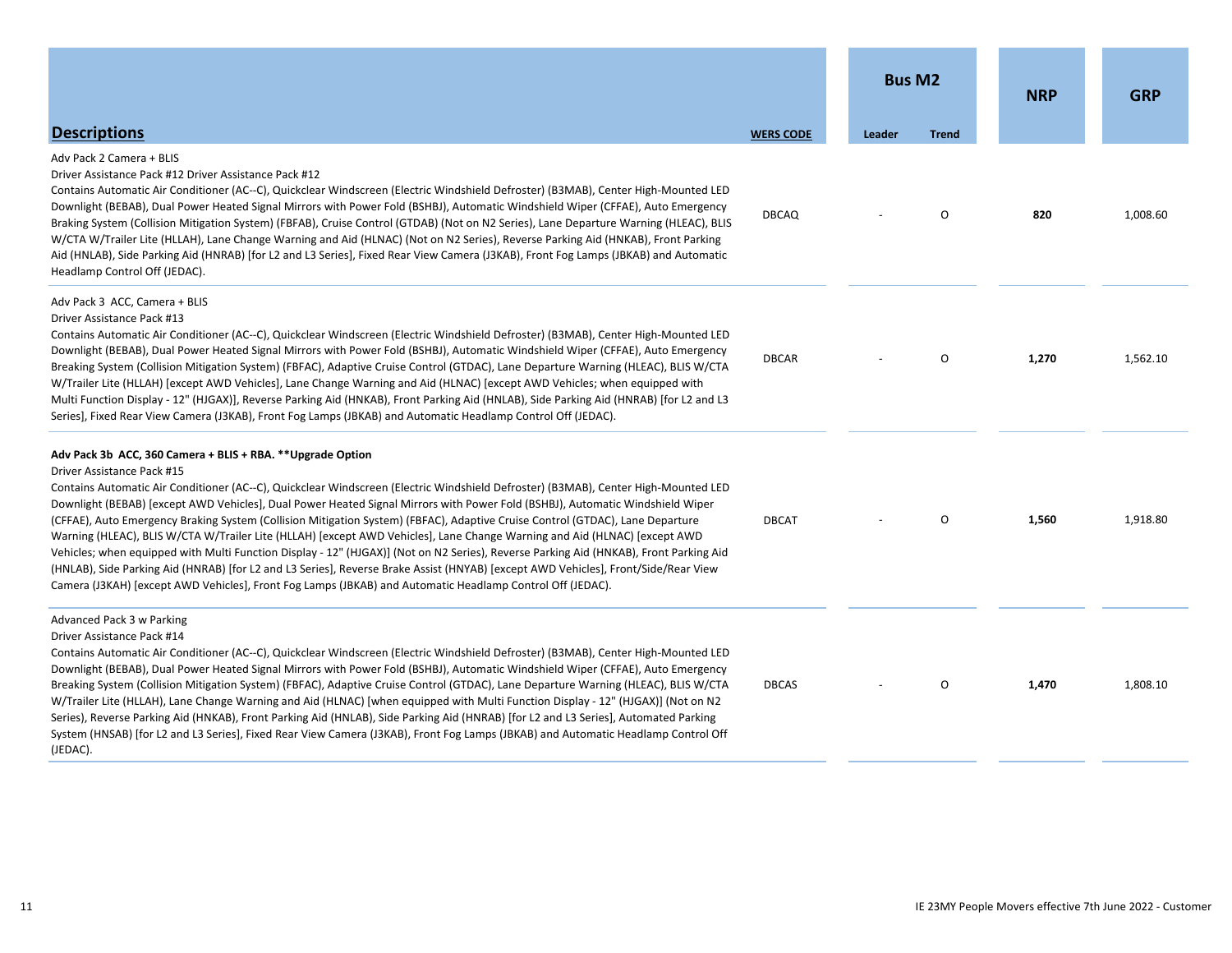| <b>Descriptions</b>                                                                                                                                                                                                                                                                                                                                                                                                                                                                                                                                                                                                                                                                                                                                                                                                                                                                                                                                                                           | <b>WERS CODE</b> | <b>Bus M2</b><br>Leader | <b>Trend</b> | <b>NRP</b> | <b>GRP</b> |
|-----------------------------------------------------------------------------------------------------------------------------------------------------------------------------------------------------------------------------------------------------------------------------------------------------------------------------------------------------------------------------------------------------------------------------------------------------------------------------------------------------------------------------------------------------------------------------------------------------------------------------------------------------------------------------------------------------------------------------------------------------------------------------------------------------------------------------------------------------------------------------------------------------------------------------------------------------------------------------------------------|------------------|-------------------------|--------------|------------|------------|
| Ultimate Pack 2 w Active Park. ** Upgrade Option<br>Driver Assistance Pack #18<br>Contains Automatic Air Conditioner (AC--C), Electric Windshield Defroster (B3MAB), Center High-Mounted LED Downlight (BEBAB), Dual<br>Power Heated Signal Mirrors with Power Fold (BSHBJ), Automatic Windshield Wiper (CFFAE), Auto Emergency Braking System (Collision<br>Mitigation System) (FBFAC), Intelligent Adaptive Cruise Control (GTDAX), Navigation Center (HKCAB) (Not on N2 Series), Lane Departure<br>Warning (HLEAC), BLIS W/CTA W/Trailer Lite (HLLAH), Lane Change Warning and Aid (HLNAC) [when equipped with Multi Function<br>Display - 12" (HJGAX)] (Not on N2 Series), Reverse Parking Aid (HNKAB), Front Parking Aid (HNLAB), Side Parking Aid (HNRAB) [for L2<br>and L3 Series], Automated Parking System (HNSAB) [for L2 and L3 Series], Reverse Brake Assist (HNYAB), Front/Side/Rear View Camera<br>(J3KAH), Front Fog Lamps (JBKAB) and Automatic Headlamp Control Off (JEDAC). | <b>DBCAW</b>     |                         | $\Omega$     | 1.860      | 2,287.80   |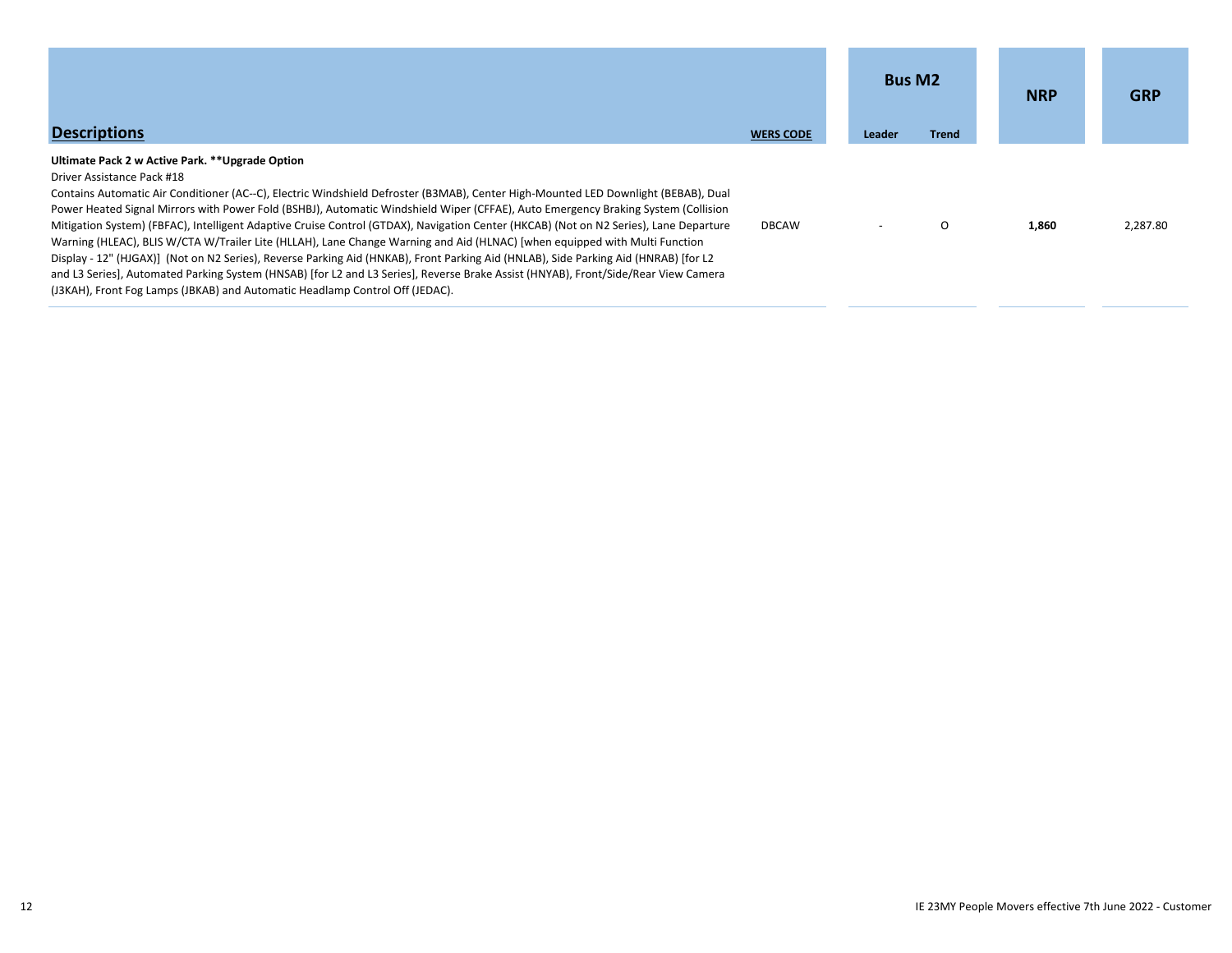|    |                                                                                                                                                                 |          | <b>Bus M2</b>            | <b>NRP</b> | <b>GRP</b> |
|----|-----------------------------------------------------------------------------------------------------------------------------------------------------------------|----------|--------------------------|------------|------------|
|    | <b>Descriptions</b><br><b>WERS CODE</b>                                                                                                                         | Leader   | <b>Trend</b>             |            |            |
| ▶. | <b>SAFETY &amp; SECURITY</b>                                                                                                                                    |          |                          |            |            |
|    | CBFAJ<br>2nd Remote Key                                                                                                                                         | $\circ$  | S                        | 45         | 55.35      |
|    | CATAB<br>Fleet Key (extra plain key)                                                                                                                            | $\circ$  | O                        | 10         | 12.30      |
|    | <b>TVL Antipick Replock</b><br>AAKBA                                                                                                                            | $\circ$  | 0                        | 245        | 301.35     |
|    | Configurable locking 3<br>CB4AD<br>Independent drivers door configured unlocking                                                                                | $\Omega$ | $\overline{\phantom{a}}$ | 85         | 104.55     |
|    | Two stage unlocking with slam locking<br>CBCAE<br>Allows the vehicle to be locked while a door is still open. If the door is then shut the door remains locked. | $\circ$  | $\qquad \qquad -$        | 225        | 276.75     |
|    | Single Door Locking<br>CBSAC<br>Power close latch. Reduces effort required to close side load door, and reduces wear on operator and vehicle.                   | $\circ$  | 0                        | 205        | 252.15     |
|    | Perimeter Alarm. ** Upgrade Option<br>HNAAD                                                                                                                     | $\circ$  | 0                        | 165        | 202.95     |

\*\*Upgrade Options or "Additional Options" are equipment items which may be offered to the user on the main "Options" tab of WERS VISTA, but may also be offered via pop up window upon order completion in WERS VISTA. This is dependent on selected vehicle specification.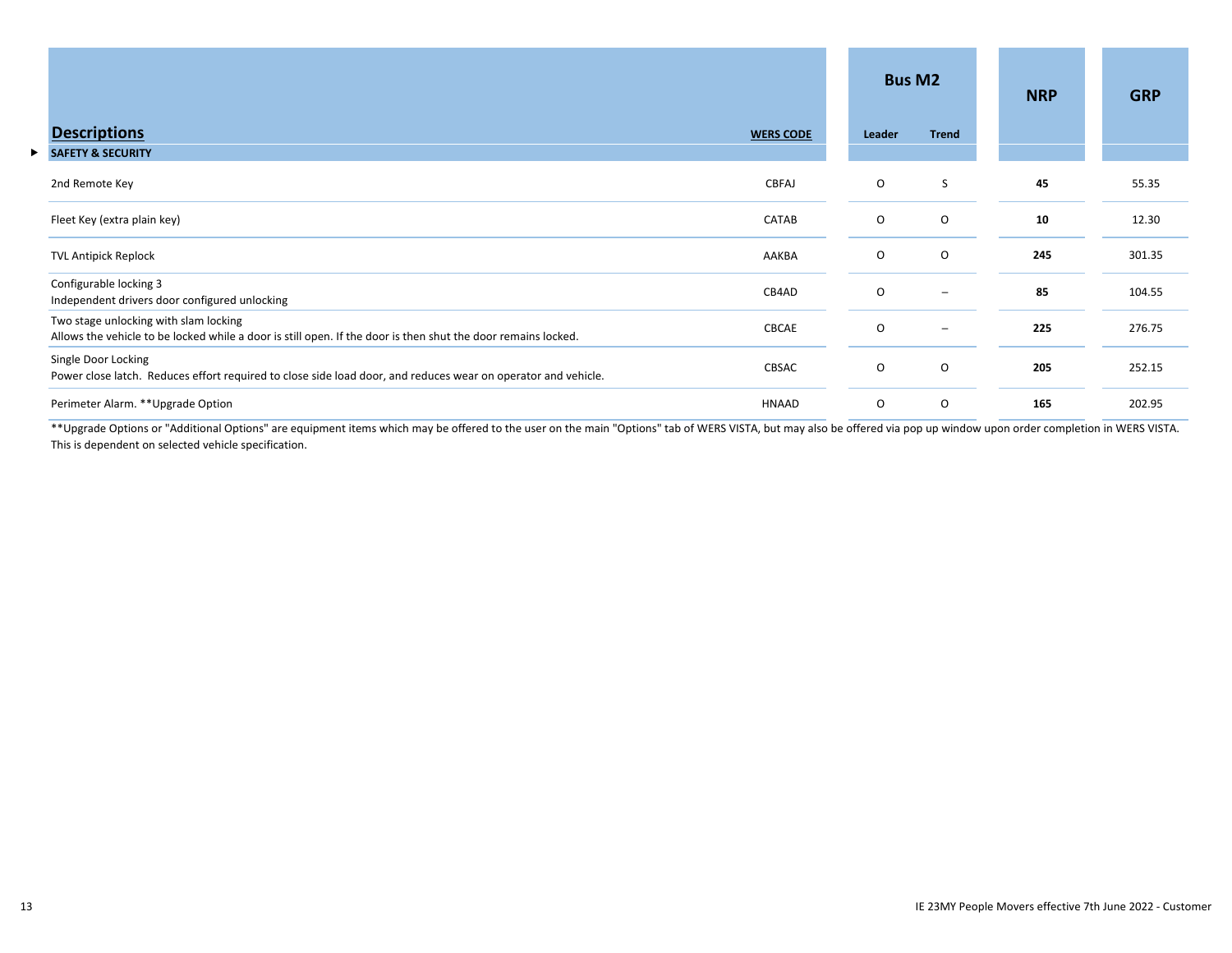|                                                                                                                                                                                                                         |                  |                          | <b>Bus M2</b> | <b>NRP</b>  | <b>GRP</b> |
|-------------------------------------------------------------------------------------------------------------------------------------------------------------------------------------------------------------------------|------------------|--------------------------|---------------|-------------|------------|
| <b>Descriptions</b>                                                                                                                                                                                                     | <b>WERS CODE</b> | Leader                   | <b>Trend</b>  |             |            |
| Single Passenger Seats are standard on all models<br>▶                                                                                                                                                                  |                  |                          |               |             |            |
| Seat Pack 3 - Quadrant City in Dark Palazzo Grey<br>4 way driver seat (fore/aft, recline, up/down, tilt)<br>Single passenger seat (fore/aft)<br>**Upgrade Option                                                        | <b>BVFAD</b>     | S                        |               | 0           | 0.00       |
| Seat Pack 8 - Quadrant City in Dark Palazzo Grey<br>4 way heated driver seat (fore/aft, recline, up/down, tilt) plus driver's lumbar adjustment<br>4 way heated passenger seat (fore/aft)                               | <b>BVFAJ</b>     | O                        |               | 85          | 104.55     |
| Seat Pack 10 - Quadrant City in Dark Palazzo Grey<br>4 way heated driver seat (fore/aft, recline, up/down, tilt) plus driver's lumbar adjustment<br>4 way heated passenger seat<br>Curtain airbags and passenger airbag | <b>BVFAL</b>     | $\circ$                  |               | 290         | 356.70     |
| Seat Pack 12 - Capitol City in Ebony<br>4 way driver seat (fore/aft, recline, up/down, tilt)<br>Single passenger seat (fore/aft)                                                                                        | <b>BVFAN</b>     |                          | <sub>S</sub>  | $\mathbf 0$ | 0.00       |
| Seat Pack 14<br>4 way heated driver seat (fore/aft, recline, up/down, tilt) plus driver's lumbar adjustment<br>4 way heated passenger seat                                                                              | <b>BVFAQ</b>     |                          | $\circ$       | 100         | 123.00     |
| Seat Pack 27<br>4 way power heated driver seat (fore/aft, recline, up/down, tilt) plus driver's lumbar adjustment<br>4 way heated passenger seat<br>Curtain airbags and passenger airbag                                | BVFA4            | $\overline{\phantom{m}}$ | O             | 410         | 504.30     |

\*\*Upgrade Options or "Additional Options" are equipment items which may be offered to the user on the main "Options" tab of WERS VISTA, but may also be offered via pop up window upon order completion in WERS VISTA. This is dependent on selected vehicle specification.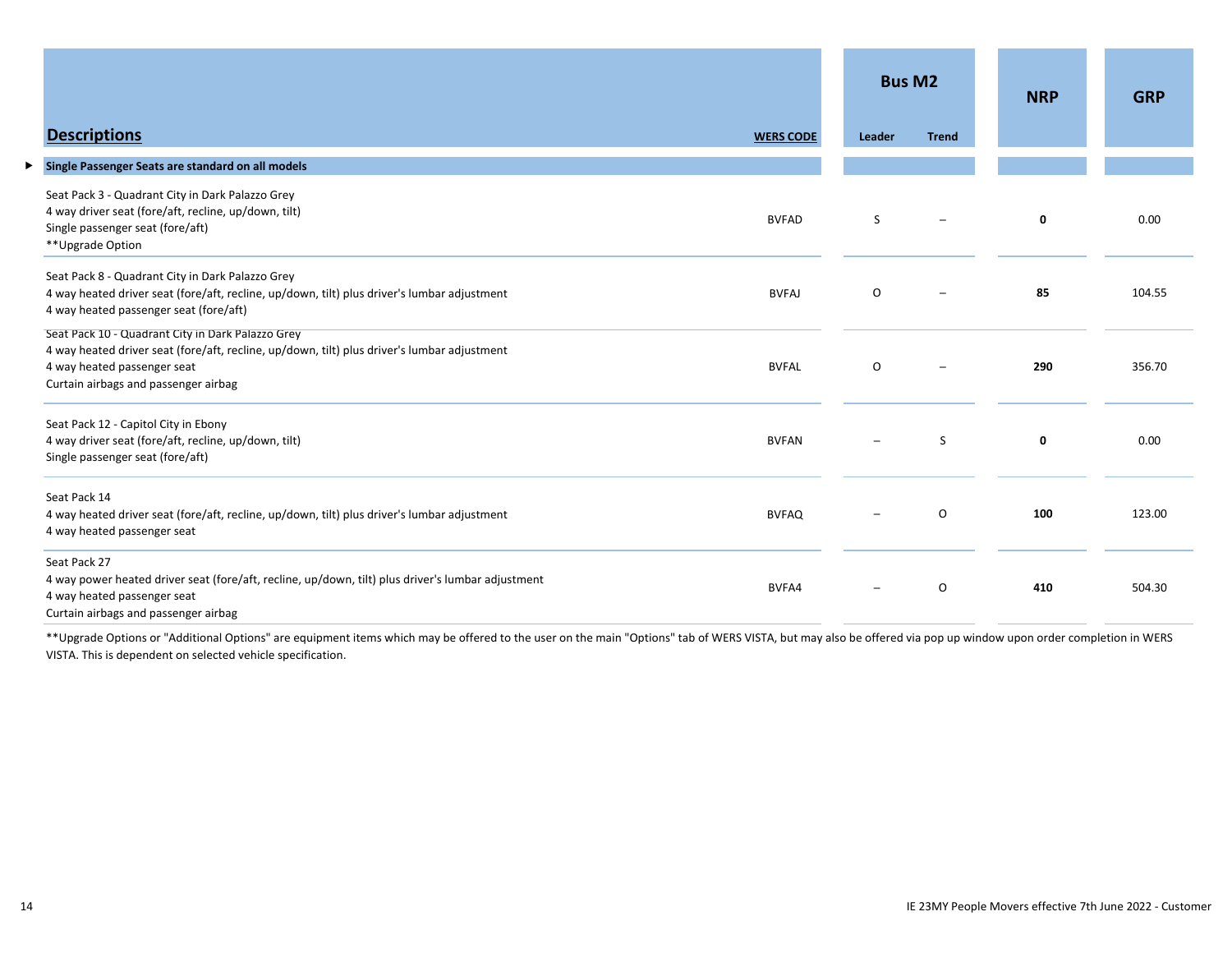|                                                                                                                                                                                                                                                          |                  | <b>Bus M2</b>            |              | <b>NRP</b> | <b>GRP</b> |
|----------------------------------------------------------------------------------------------------------------------------------------------------------------------------------------------------------------------------------------------------------|------------------|--------------------------|--------------|------------|------------|
| <b>Descriptions</b>                                                                                                                                                                                                                                      | <b>WERS CODE</b> | Leader                   | <b>Trend</b> |            |            |
| Dual Front Passenger Seat Packs - NB: SINGLE passenger seat is standard on ALL models<br>▶                                                                                                                                                               |                  |                          |              |            |            |
| Seat Pack 2 - Vinyl seat trim - Dark Palazzo Grey. Please note, rear seats will also be Vinyl.<br>4 way driver seat (fore/aft, recline, up/down, tilt)<br>Dual passenger seat, with lift up seat cushion                                                 | <b>BVFAC</b>     | O                        |              | 110        | 135.30     |
| Seat Pack 4 - Quadrant City in Dark Palazzo Grey<br>4 way driver seat (fore/aft, recline, up/down, tilt)<br>Dual passenger seat, with lift up seat cushion                                                                                               | <b>BVFAE</b>     | O                        |              | 45         | 55.35      |
| Seat Pack 7 - Quadrant City in Dark Palazzo Grey<br>4 way driver seat (fore/aft, recline, up/down, tilt) plus driver's lumbar adjustment<br>Dual passenger seat, with lift up seat cushion                                                               | <b>BVFAH</b>     | O                        |              | 25         | 30.75      |
| Seat Pack 9 - Quadrant City in Dark Palazzo Grey<br>4 way heated driver seat (fore/aft, recline, up/down, tilt) plus driver's lumbar adjustment<br>Dual passenger seat heated (outer) with lift up seat cushion                                          | <b>BVFAK</b>     | $\circ$                  |              | 85         | 104.55     |
| Seat Pack 11 - Quadrant City in Dark Palazzo Grey<br>4 way heated driver seat (fore/aft, recline, up/down, tilt) plus driver's lumbar adjustment<br>Dual passenger seat heated (outer) with lift up seat cushion<br>Curtain airbags and passenger airbag | <b>BVFAM</b>     | O                        |              | 290        | 356.70     |
| Seat Pack 13 - Capitol City in Ebony<br>4 way driver seat (fore/aft, recline, up/down, tilt) plus driver's lumbar adjustment<br>Dual passenger seat, with lift up seat cushion                                                                           | <b>BVFAP</b>     |                          | $\circ$      | 45         | 55.35      |
| Seat Pack 15 - Capitol City in Ebony<br>4 way heated driver seat (fore/aft, recline, up/down, tilt) plus driver's lumbar adjustment<br>Dual passenger seat heated (outer) with lift up seat cushion                                                      | <b>BVFAR</b>     |                          | 0            | 85         | 104.55     |
| Seat Pack 29 - Capitol City in Ebony<br>4 way power heated driver seat (fore/aft, recline, up/down, tilt) plus driver's lumbar adjustment<br>Dual passenger seat heated (outer) with lift up seat cushion<br>Curtain airbags and passenger airbag        | BVFA6            | $\overline{\phantom{0}}$ | $\circ$      | 410        | 504.30     |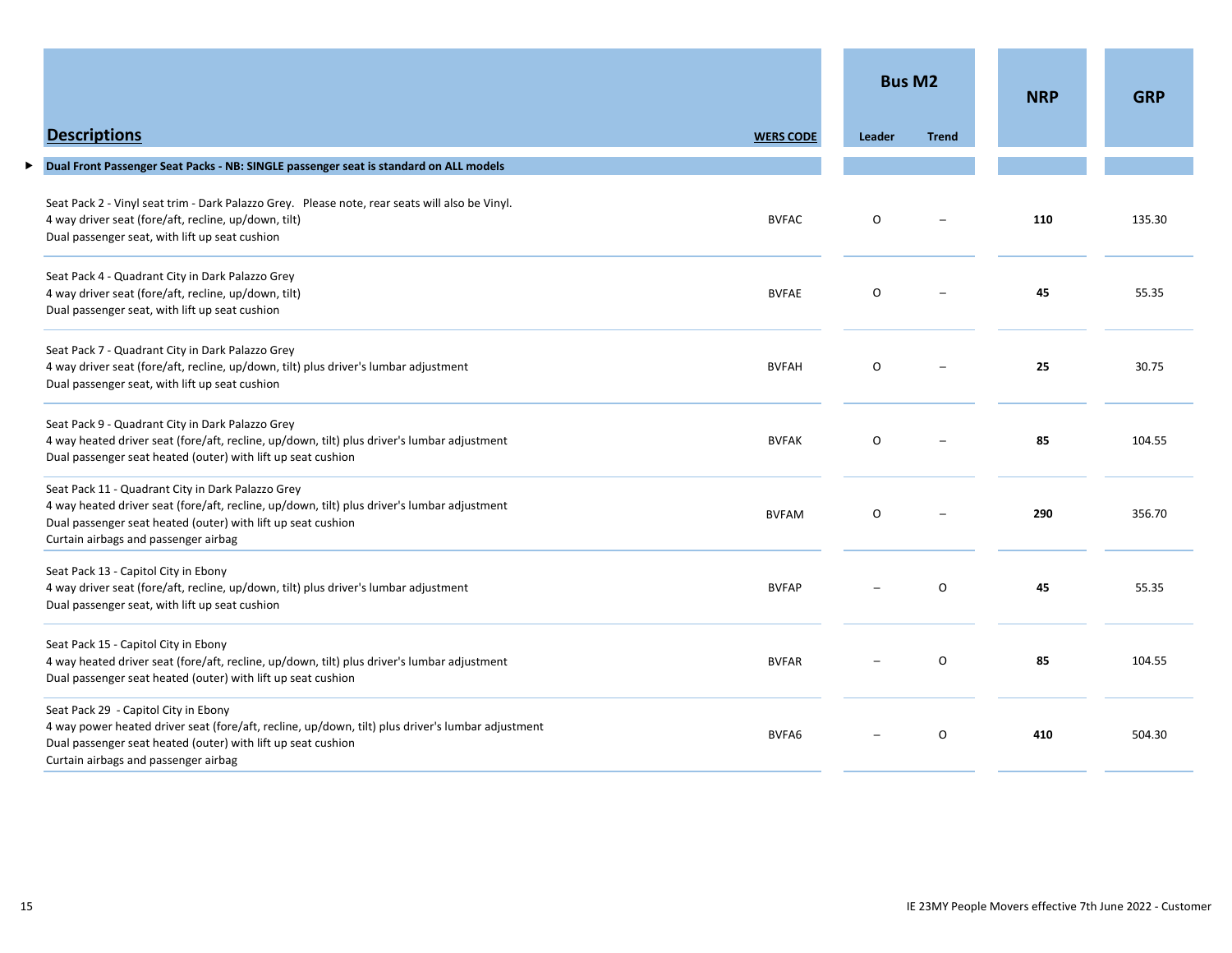|                                                                                                                                                                                                |      |                  |                          |                          | <b>NRP</b> | <b>GRP</b>  |
|------------------------------------------------------------------------------------------------------------------------------------------------------------------------------------------------|------|------------------|--------------------------|--------------------------|------------|-------------|
| <b>Descriptions</b>                                                                                                                                                                            | SVO  | <b>WERS CODE</b> | Leader                   | <b>Trend</b>             |            |             |
| Single Passenger Seats are standard on all models<br>▶                                                                                                                                         |      |                  |                          |                          |            |             |
| <b>Auxiliary Fuse Panel</b>                                                                                                                                                                    | A526 | <b>JZGAB</b>     | $\mathsf O$              | $\circ$                  | 65         | 79.95       |
| <b>Beacon Preparation Pacl</b><br>Includes A526 - Auxiliary Fuse Panel                                                                                                                         | A606 | <b>JZFAC</b>     | $\mathsf O$              | $\mathsf O$              | 105        | 129.15      |
| Engine RPM controller                                                                                                                                                                          | A003 | <b>DCNAB</b>     | $\mathsf O$              | $\mathsf O$              | 45         | 55.35       |
| <b>DPF Manual Regeneration</b>                                                                                                                                                                 | A660 | A6YAB            | $\mathsf O$              | $\mathsf O$              | 85         | 104.55      |
| Enhanced electronic interface pack. ** Upgrade Option<br>Not available with wiring harnesses, A626<br>Includes auxiliary fuse panel, A526                                                      | A608 | <b>JZDAE</b>     | $\circ$                  | $\mathsf O$              | 150        | 184.50      |
| Disabled Rear Parking sensors.<br>Comes with front and rear parking sensors. Rear sensors are switched off to allow for fitment of a rear step but can be switched back on<br>for onward sale. | A095 | <b>HNLAD</b>     | $\mathsf O$              | $\sim$                   | 105        | 129.15      |
| Glass Van Pack<br>350M                                                                                                                                                                         | JJ   | AALJJ            | $\mathsf O$              | $\overline{\phantom{a}}$ | (1, 135)   | (1,396.05)  |
| Glass Van Pack<br>350M                                                                                                                                                                         | JJ   | AALJJ            | $\overline{\phantom{a}}$ | $\circ$                  | (1, 380)   | (1,697.40)  |
| Glass Van Pack<br>410L                                                                                                                                                                         | JJ   | AALJJ            | O                        | $\overline{\phantom{a}}$ | (1,460)    | (1,795.80)  |
| Glass Van Pack<br>410L                                                                                                                                                                         | JJ   | AALJJ            | $\sim$                   | $\circ$                  | (1,745)    | (2, 146.35) |
| Glass Van Pack<br>460E                                                                                                                                                                         | JJ   | AALJJ            | $\mathsf O$              | $\circ$                  | (2, 413)   | (2,967.38)  |

\*\* Upgrade Options or "Additional Options" are equipment items which may be offered to the user on the main "Options" tab of WERS VISTA, but may also be offered via pop up window upon order completion in WERS VISTA. This i selected vehicle specification.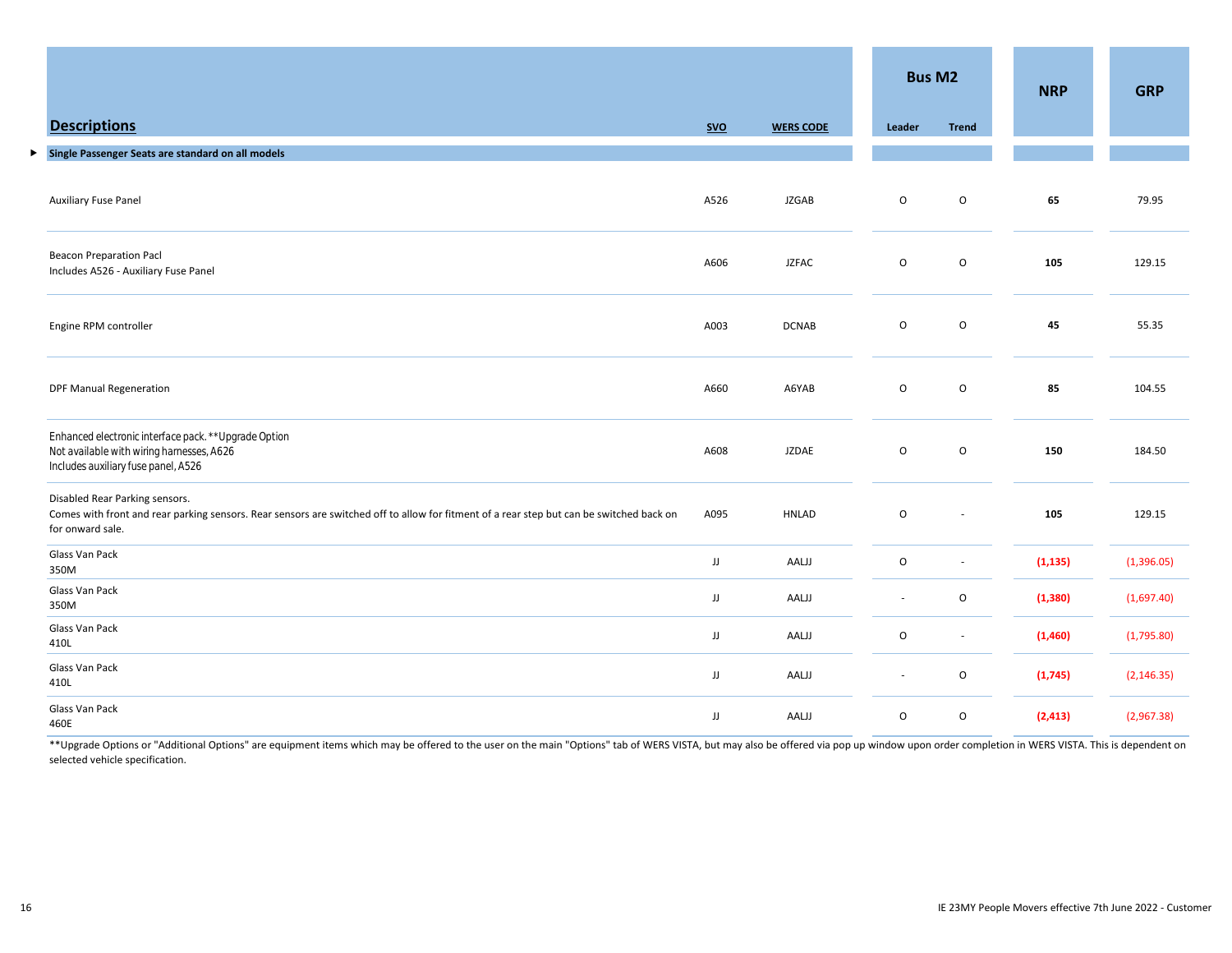|   |                             |                                        | <b>Bus M2</b>            |               | <b>NRP</b>  | <b>GRP</b> |
|---|-----------------------------|----------------------------------------|--------------------------|---------------|-------------|------------|
|   | <b>Descriptions</b>         |                                        | Leader                   | <b>Trend</b>  |             |            |
| ▶ | <b>CONVENIENCE FEATURES</b> | <b>WERS CODE</b>                       |                          |               |             |            |
|   |                             | Ebony<br>3KPZH                         | S.                       | S             | $\mathbf 0$ | 0.00       |
|   |                             | Vinyl (See Seat Packs)<br><b>BVFAC</b> | $\overline{\phantom{a}}$ | $\sim$        | 110         | 135.30     |
|   | <b>PAINT COLOURS</b>        |                                        |                          |               |             |            |
|   |                             | <b>Solid Paint Colours:</b>            |                          |               |             |            |
|   |                             | Frozen White<br>PN3GZ                  | $\mathsf{S}$             | $\sf S$       | $\pmb{0}$   | $0.00\,$   |
|   |                             | Race Red<br>PN4A7                      | $\mathsf O$              | ${\mathsf o}$ | $\pmb{0}$   | $0.00\,$   |
|   |                             | PN3JV<br><b>Blazer Blue</b>            | $\mathsf O$              | $\mathsf O$   | $\mathbf 0$ | 0.00       |
|   |                             | <b>Metallic Paint Colours</b>          |                          |               |             |            |
|   |                             | Diffused Silver<br>PN4FW               | $\overline{\phantom{a}}$ | $\mathsf O$   | 975         | 1,199.25   |
|   |                             | Magnetic<br>PN4DQ                      | $\overline{\phantom{m}}$ | $\mathsf O$   | 975         | 1,199.25   |
|   | $\mathbf{N}$<br>1.44        | Moondust Silver<br>PNZJB               | $\mathsf O$              | $\mathsf{O}$  | 975         | 1,199.25   |
|   |                             | Chrome Blue<br>PN4FT                   | $\mathsf{o}$             | $\mathsf{o}$  | 975         | 1,199.25   |
|   |                             | Agate Black<br>PN4DQ                   | $\mathsf O$              | $\mathsf O$   | 975         | 1,199.25   |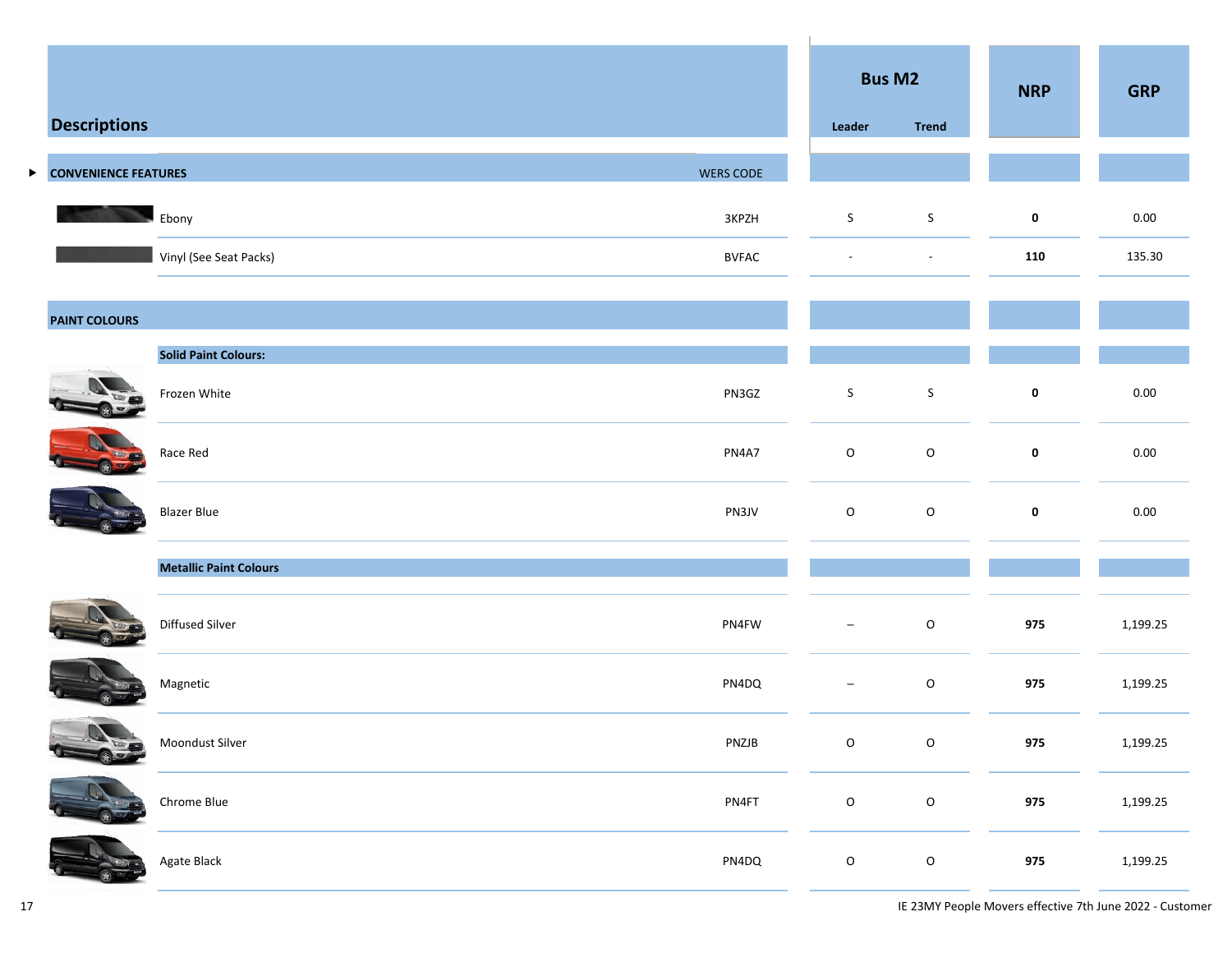| <b>Descriptions</b>             |                                                                                                                                                                                                              | Leader  | <b>Bus M2</b><br><b>Trend</b> | <b>NRP</b> | <b>GRP</b> |
|---------------------------------|--------------------------------------------------------------------------------------------------------------------------------------------------------------------------------------------------------------|---------|-------------------------------|------------|------------|
|                                 | Dark Carmine Red<br>PN4GE                                                                                                                                                                                    | O       | $\circ$                       | 975        | 1,199.25   |
| Awaiting Paint Chip Grey Matter | PN4EG                                                                                                                                                                                                        | $\circ$ | $\circ$                       | 975        | 1,199.25   |
|                                 | <b>Special Vehicle Option Paint</b>                                                                                                                                                                          |         |                               |            |            |
|                                 | Special Paint, a range of solid colours available. Consult your Transit Dealer for more information.                                                                                                         |         |                               |            |            |
|                                 | SVO paint suffix must be entered at the time of ordering. SVO paint comes with black (plastic self coloured) bumpers,<br>body side mouldings, mirror housings and door handles. Also comes with Steel Wheels |         |                               | 975        | 1,199.25   |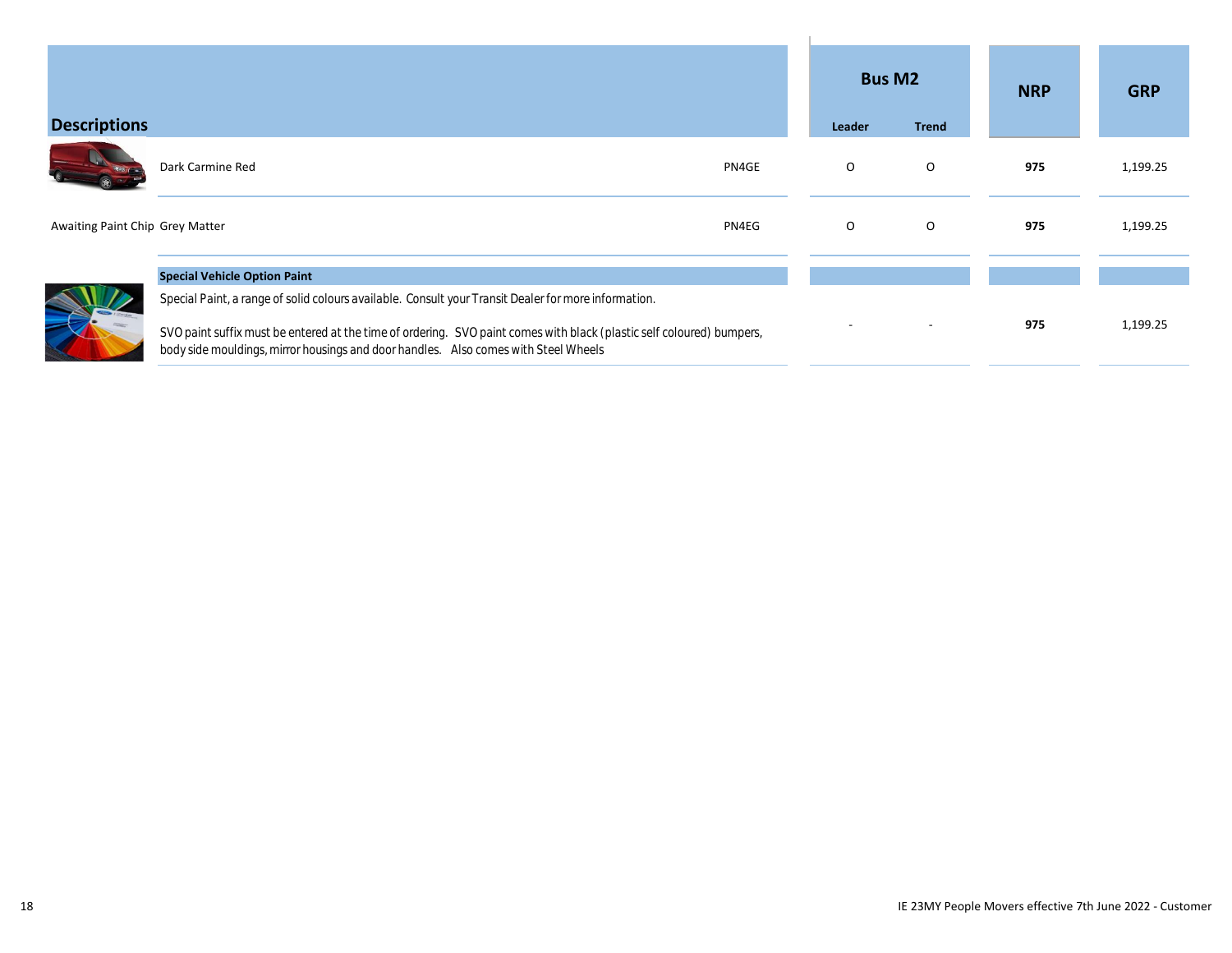### ACCESSORIES

| <b>Dealer Supplied Accessories</b>                                                                                                                                                                                                                                                                                       | Part<br>Number                           | Recommended<br><b>Retail Price</b><br>(excl. VAT) | <b>Dealer Supplied Accessories</b>                                                                                                                                                                                      | Part<br>Number                           | Recommended<br><b>Retail Price</b><br>(excl. VAT) |
|--------------------------------------------------------------------------------------------------------------------------------------------------------------------------------------------------------------------------------------------------------------------------------------------------------------------------|------------------------------------------|---------------------------------------------------|-------------------------------------------------------------------------------------------------------------------------------------------------------------------------------------------------------------------------|------------------------------------------|---------------------------------------------------|
| Transportation                                                                                                                                                                                                                                                                                                           |                                          |                                                   |                                                                                                                                                                                                                         |                                          |                                                   |
| Brink® Fixed Tow Bar<br>Jaeger E Kit 13 Pin - with tow bar pre wiring pack<br>4 pets Dog Crate, for medium breeds, up to 40kg<br>4 pets EasySteps, telescopic, non-slip surface                                                                                                                                          | 1855715<br>2051508<br>2423307<br>2423311 | €348.43<br>€218.48<br>€399.48<br>€181.05          | Brink® E Kit 13 Pin - without tow bar pre wiring pack<br>4 pets Dog Crate, for small breeds, up to 17 kg<br>4 pets Dog Crate, for large breeds, up to 50kg<br>4 pets, ScratchGuard                                      | 2051508<br>2423305<br>2423309<br>2423313 | €218.48<br>€339.99<br>€461.53<br>€52.69           |
| Protection                                                                                                                                                                                                                                                                                                               |                                          |                                                   |                                                                                                                                                                                                                         |                                          |                                                   |
| Rubber Floor Mats, front seats - Automatic Transmission - with single passenger seat<br>Rubber Floor Mats, front seats - Manual Transmission - with single passenger seat<br>Rear Window Protection Grille, only with glazed rear doors<br>Protection shield, behind front seats and between front passengers - Mid roof | 2113371<br>2047028<br>1838135<br>2507776 | €47.67<br>€45.96<br>€177.73<br>€130.89            | Rubber Floor Mats, front seats - Automatic Transmission - with dual passenger seat<br>Rubber Floor Mats, front seats-Manual Transmission - with dual passenger seat<br>Protection shield, behind front seats - Mid roof | 2113381<br>2047030<br>2501127            | €47.67<br>€45.96<br>€91.79                        |
| Comfort & Convenience                                                                                                                                                                                                                                                                                                    |                                          |                                                   |                                                                                                                                                                                                                         |                                          |                                                   |
| ClimAir® Wind Deflectors, transparent<br>Bosch Reverse Audible Warning Device<br>Xvision Parking Distance Sensors, rear, fitment included                                                                                                                                                                                | 2104599<br>1713304<br>1935220            | €54.40<br>€64.53<br>€283.74                       | ClimAir <sup>®</sup> Wind Deflectors, black<br>Xvision Parking Distance Sensors, front, fitment included<br>Garmin Dashcam 66W, HD, Wi-Fi, GPS, 180' wide angle view                                                    | 1856561<br>1935219<br>2489135            | €54.40<br>€324.39<br>€206.67                      |
| Safety and Security                                                                                                                                                                                                                                                                                                      |                                          |                                                   |                                                                                                                                                                                                                         |                                          |                                                   |
| Ford First Aid Pack, with Velcro strip<br>Hi-Visibility Vest, yellow <sup>2</sup>                                                                                                                                                                                                                                        | 1882990<br>1871128                       | €8.61<br>€2.56                                    | Warning Triangle <sup>2</sup>                                                                                                                                                                                           | 1460220                                  | €5.09                                             |

<sup>1</sup> Single alloy wheel, price excludes Centre Cap, Wheel Nuts, Tyre and fitting

<sup>2</sup> Item is non-Ford branded from an approved supplier

For any more information about any of the included Ford Accessories, or to view a full range of Ford Accessories visit www.ford-accessories.le

This price list shows both original Ford accessories as well as a range of carefully selected products from third party suppliers, identified under that third party supplier's brand name.<br>Please note that third party suppl Fitment of accessories may have an impact on your vehicle's fuel consumption.

Prices do not include fitting unless otherwise stated. Please refer to your Ford Dealer for fitted prices.